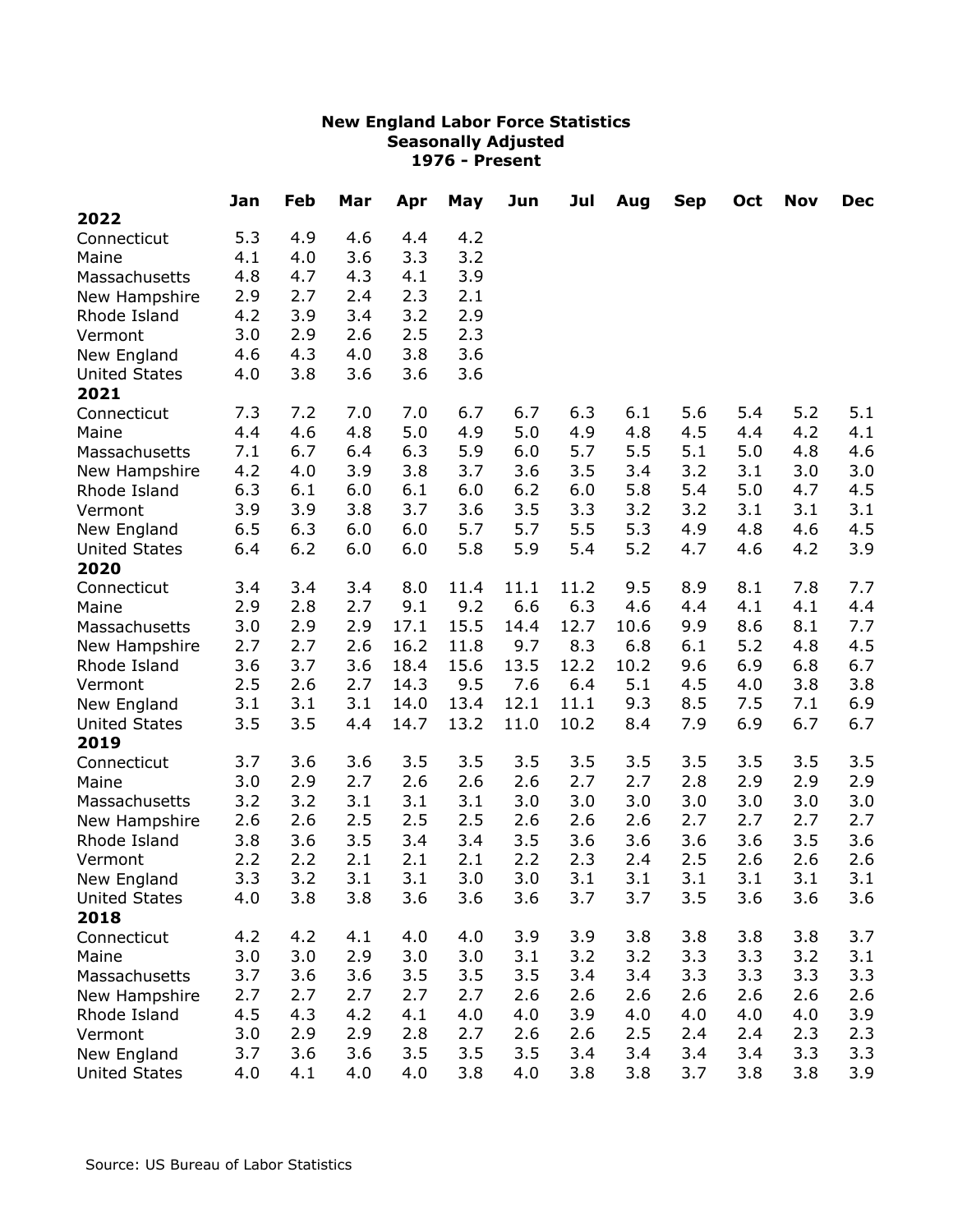|                      | Jan | Feb | Mar | Apr | May | Jun | Jul | Aug | <b>Sep</b> | Oct | <b>Nov</b> | <b>Dec</b> |
|----------------------|-----|-----|-----|-----|-----|-----|-----|-----|------------|-----|------------|------------|
| 2017                 |     |     |     |     |     |     |     |     |            |     |            |            |
| Connecticut          | 4.6 | 4.5 | 4.5 | 4.5 | 4.4 | 4.4 | 4.4 | 4.4 | 4.4        | 4.3 | 4.3        | 4.3        |
| Maine                | 3.5 | 3.4 | 3.4 | 3.4 | 3.4 | 3.4 | 3.4 | 3.4 | 3.4        | 3.3 | 3.2        | 3.1        |
| Massachusetts        | 3.8 | 3.8 | 3.8 | 3.8 | 3.8 | 3.8 | 3.8 | 3.8 | 3.8        | 3.8 | 3.8        | 3.7        |
| New Hampshire        | 2.9 | 2.9 | 2.8 | 2.8 | 2.8 | 2.7 | 2.8 | 2.8 | 2.8        | 2.8 | 2.8        | 2.8        |
| Rhode Island         | 4.6 | 4.5 | 4.5 | 4.4 | 4.4 | 4.4 | 4.5 | 4.5 | 4.6        | 4.6 | 4.6        | 4.5        |
| Vermont              | 3.1 | 3.1 | 3.1 | 3.1 | 3.0 | 3.0 | 2.9 | 2.9 | 2.9        | 3.0 | 3.0        | 3.0        |
| New England          | 3.9 | 3.9 | 3.9 | 3.9 | 3.8 | 3.8 | 3.8 | 3.8 | 3.8        | 3.8 | 3.8        | 3.7        |
| <b>United States</b> | 4.7 | 4.6 | 4.4 | 4.4 | 4.4 | 4.3 | 4.3 | 4.4 | 4.3        | 4.2 | 4.2        | 4.1        |
| 2016                 |     |     |     |     |     |     |     |     |            |     |            |            |
| Connecticut          | 5.2 | 5.2 | 5.1 | 5.0 | 4.9 | 4.9 | 4.8 | 4.7 | 4.7        | 4.7 | 4.6        | 4.6        |
| Maine                | 4.0 | 3.9 | 3.9 | 3.9 | 3.8 | 3.8 | 3.8 | 3.7 | 3.7        | 3.7 | 3.6        | 3.5        |
| Massachusetts        | 4.4 | 4.3 | 4.2 | 4.1 | 4.1 | 4.0 | 3.9 | 3.9 | 3.9        | 3.9 | 3.9        | 3.9        |
| New Hampshire        | 2.9 | 2.9 | 2.8 | 2.8 | 2.9 | 2.9 | 2.9 | 2.9 | 2.9        | 2.9 | 2.9        | 2.9        |
| Rhode Island         | 5.6 | 5.5 | 5.4 | 5.4 | 5.4 | 5.3 | 5.3 | 5.2 | 5.1        | 5.0 | 4.9        | 4.8        |
| Vermont              | 3.2 | 3.2 | 3.2 | 3.1 | 3.1 | 3.1 | 3.1 | 3.1 | 3.1        | 3.1 | 3.1        | 3.1        |
| New England          | 4.4 | 4.4 | 4.3 | 4.2 | 4.2 | 4.1 | 4.1 | 4.0 | 4.0        | 4.0 | 4.0        | 3.9        |
| <b>United States</b> | 4.8 | 4.9 | 5.0 | 5.1 | 4.8 | 4.9 | 4.8 | 4.9 | 5.0        | 4.9 | 4.7        | 4.7        |
| 2015                 |     |     |     |     |     |     |     |     |            |     |            |            |
| Connecticut          | 6.0 | 5.9 | 5.8 | 5.8 | 5.7 | 5.6 | 5.6 | 5.5 | 5.4        | 5.4 | 5.4        | 5.3        |
| Maine                | 4.9 | 4.8 | 4.7 | 4.6 | 4.5 | 4.4 | 4.3 | 4.2 | 4.1        | 4.1 | 4.0        | 4.0        |
| Massachusetts        | 5.2 | 5.1 | 5.0 | 5.0 | 4.9 | 4.8 | 4.7 | 4.7 | 4.6        | 4.6 | 4.5        | 4.4        |
| New Hampshire        | 3.8 | 3.8 | 3.7 | 3.6 | 3.5 | 3.4 | 3.3 | 3.3 | 3.2        | 3.1 | 3.0        | 3.0        |
| Rhode Island         | 6.6 | 6.5 | 6.4 | 6.3 | 6.2 | 6.0 | 5.9 | 5.8 | 5.7        | 5.7 | 5.6        | 5.6        |
| Vermont              | 3.8 | 3.7 | 3.7 | 3.6 | 3.6 | 3.5 | 3.5 | 3.5 | 3.4        | 3.4 | 3.4        | 3.3        |
| New England          | 5.2 | 5.2 | 5.1 | 5.0 | 5.0 | 4.9 | 4.8 | 4.7 | 4.7        | 4.6 | 4.6        | 4.5        |
| <b>United States</b> | 5.7 | 5.5 | 5.4 | 5.4 | 5.6 | 5.3 | 5.2 | 5.1 | 5.0        | 5.0 | 5.1        | 5.0        |
| 2014                 |     |     |     |     |     |     |     |     |            |     |            |            |
| Connecticut          | 7.2 | 7.1 | 6.9 | 6.8 | 6.7 | 6.6 | 6.6 | 6.5 | 6.4        | 6.3 | 6.2        | 6.1        |
| Maine                | 6.1 | 6.0 | 5.9 | 5.8 | 5.7 | 5.6 | 5.5 | 5.4 | 5.3        | 5.2 | 5.2        | 5.0        |
| Massachusetts        | 6.2 | 6.1 | 6.0 | 5.9 | 5.9 | 5.8 | 5.7 | 5.6 | 5.6        | 5.5 | 5.4        | 5.2        |
| New Hampshire        | 4.8 | 4.7 | 4.6 | 4.5 | 4.4 | 4.3 | 4.3 | 4.2 | 4.1        | 4.1 | 4.0        | 3.9        |
| Rhode Island         | 8.9 | 8.7 | 8.5 | 8.3 | 8.0 | 7.8 | 7.6 | 7.4 | 7.3        | 7.1 | 6.9        | 6.7        |
| Vermont              | 4.1 | 4.0 | 4.0 | 4.0 | 4.0 | 4.0 | 4.0 | 4.0 | 4.0        | 4.0 | 3.9        | 3.9        |
| New England          | 6.4 | 6.3 | 6.2 | 6.1 | 6.0 | 5.9 | 5.8 | 5.7 | 5.7        | 5.6 | 5.5        | 5.3        |
| <b>United States</b> | 6.6 | 6.7 | 6.7 | 6.2 | 6.3 | 6.1 | 6.2 | 6.1 | 5.9        | 5.7 | 5.8        | 5.6        |
| 2013                 |     |     |     |     |     |     |     |     |            |     |            |            |
| Connecticut          | 8.3 | 8.3 | 8.2 | 8.2 | 8.1 | 8.1 | 8.0 | 7.9 | 7.8        | 7.6 | 7.5        | 7.4        |
| Maine                | 7.1 | 7.0 | 7.0 | 6.9 | 6.8 | 6.7 | 6.7 | 6.6 | 6.5        | 6.4 | 6.3        | 6.2        |
| Massachusetts        | 6.7 | 6.8 | 6.8 | 6.8 | 6.7 | 6.7 | 6.7 | 6.7 | 6.6        | 6.5 | 6.4        | 6.3        |
| New Hampshire        | 5.6 | 5.5 | 5.5 | 5.4 | 5.3 | 5.2 | 5.2 | 5.2 | 5.1        | 5.1 | 5.0        | 4.9        |
| Rhode Island         | 9.6 | 9.5 | 9.5 | 9.5 | 9.5 | 9.6 | 9.6 | 9.6 | 9.5        | 9.4 | 9.3        | 9.1        |
| Vermont              | 4.6 | 4.6 | 4.6 | 4.5 | 4.5 | 4.5 | 4.4 | 4.4 | 4.3        | 4.3 | 4.2        | 4.1        |
| New England          | 7.1 | 7.1 | 7.1 | 7.1 | 7.0 | 7.0 | 7.0 | 6.9 | 6.8        | 6.7 | 6.6        | 6.5        |
| <b>United States</b> | 8.0 | 7.7 | 7.5 | 7.6 | 7.5 | 7.5 | 7.3 | 7.2 | 7.2        | 7.2 | 6.9        | 6.7        |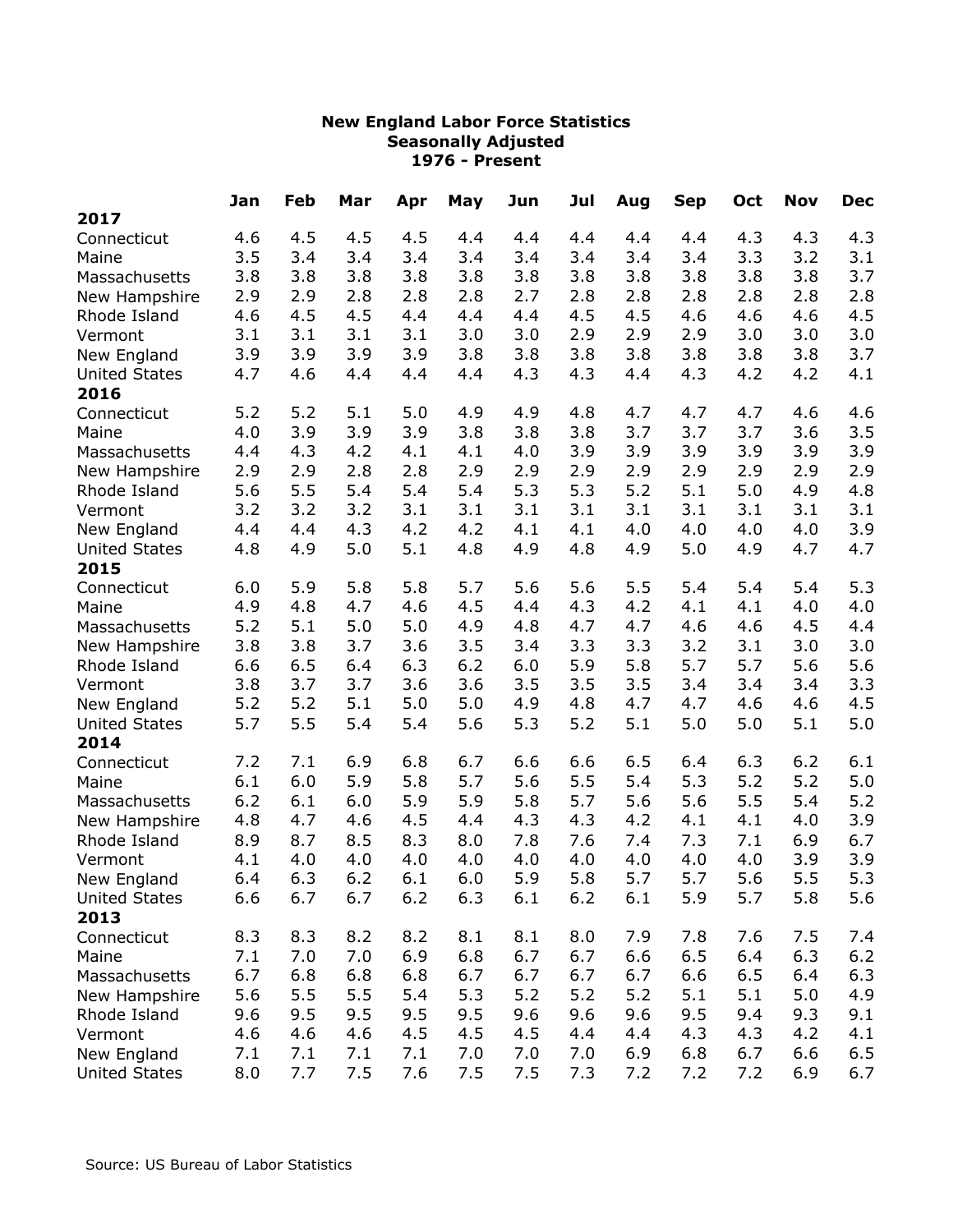|                      | Jan  | Feb  | Mar  | Apr  | May  | Jun  | Jul  | Aug  | <b>Sep</b> | Oct  | <b>Nov</b> | <b>Dec</b> |
|----------------------|------|------|------|------|------|------|------|------|------------|------|------------|------------|
| 2012                 |      |      |      |      |      |      |      |      |            |      |            |            |
| Connecticut          | 8.4  | 8.3  | 8.3  | 8.4  | 8.4  | 8.4  | 8.4  | 8.4  | 8.4        | 8.3  | 8.3        | 8.3        |
| Maine                | 7.2  | 7.2  | 7.2  | 7.2  | 7.3  | 7.3  | 7.2  | 7.2  | 7.2        | 7.1  | 7.1        | 7.1        |
| Massachusetts        | 6.7  | 6.7  | 6.7  | 6.7  | 6.7  | 6.7  | 6.7  | 6.7  | 6.7        | 6.7  | 6.7        | 6.7        |
| New Hampshire        | 5.2  | 5.2  | 5.3  | 5.4  | 5.4  | 5.5  | 5.6  | 5.6  | 5.6        | 5.6  | 5.6        | 5.6        |
| Rhode Island         | 10.7 | 10.6 | 10.5 | 10.5 | 10.4 | 10.4 | 10.3 | 10.1 | 10.0       | 9.8  | 9.7        | 9.6        |
| Vermont              | 4.9  | 4.9  | 4.8  | 4.9  | 4.9  | 4.9  | 4.9  | 4.8  | 4.8        | 4.7  | 4.7        | 4.6        |
| New England          | 7.2  | 7.2  | 7.2  | 7.2  | 7.2  | 7.3  | 7.2  | 7.2  | 7.2        | 7.2  | 7.2        | 7.1        |
| <b>United States</b> | 8.3  | 8.3  | 8.2  | 8.2  | 8.2  | 8.2  | 8.2  | 8.1  | 7.8        | 7.8  | 7.7        | 7.9        |
| 2011                 |      |      |      |      |      |      |      |      |            |      |            |            |
| Connecticut          | 9.4  | 9.4  | 9.3  | 9.2  | 9.2  | 9.1  | 9.0  | 9.0  | 8.8        | 8.7  | 8.6        | 8.5        |
| Maine                | 8.1  | 8.0  | 7.9  | 7.8  | 7.8  | 7.8  | 7.8  | 7.7  | 7.6        | 7.5  | 7.4        | 7.3        |
| Massachusetts        | 7.6  | 7.5  | 7.4  | 7.4  | 7.3  | 7.3  | 7.2  | 7.2  | 7.1        | 7.0  | 6.9        | 6.8        |
| New Hampshire        | 5.6  | 5.5  | 5.4  | 5.4  | 5.5  | 5.5  | 5.5  | 5.5  | 5.5        | 5.4  | 5.3        | 5.3        |
| Rhode Island         | 11.2 | 11.1 | 11.0 | 11.0 | 11.0 | 11.0 | 11.0 | 11.0 | 11.0       | 11.0 | 11.0       | 10.9       |
| Vermont              | 6.0  | 5.9  | 5.9  | 5.8  | 5.7  | 5.7  | 5.6  | 5.5  | 5.4        | 5.2  | 5.1        | 5.0        |
| New England          | 8.1  | 8.0  | 7.9  | 7.9  | 7.8  | 7.8  | 7.8  | 7.7  | 7.6        | 7.5  | 7.4        | 7.3        |
| <b>United States</b> | 9.1  | 9.0  | 9.0  | 9.1  | 9.0  | 9.1  | 9.0  | 9.0  | 9.0        | 8.8  | 8.6        | 8.5        |
| 2010                 |      |      |      |      |      |      |      |      |            |      |            |            |
| Connecticut          | 9.5  | 9.6  | 9.7  | 9.6  | 9.6  | 9.5  | 9.5  | 9.5  | 9.5        | 9.6  | 9.6        | 9.5        |
| Maine                | 8.7  | 8.7  | 8.7  | 8.6  | 8.5  | 8.3  | 8.3  | 8.3  | 8.3        | 8.3  | 8.2        | 8.1        |
| Massachusetts        | 8.5  | 8.4  | 8.4  | 8.3  | 8.1  | 8.0  | 7.9  | 7.9  | 7.9        | 7.8  | 7.8        | 7.7        |
| New Hampshire        | 6.7  | 6.6  | 6.5  | 6.3  | 6.1  | 6.0  | 5.9  | 5.8  | 5.8        | 5.8  | 5.8        | 5.7        |
| Rhode Island         | 11.8 | 11.9 | 11.8 | 11.8 | 11.7 | 11.6 | 11.5 | 11.5 | 11.5       | 11.5 | 11.5       | 11.4       |
| Vermont              | 6.7  | 6.6  | 6.6  | 6.5  | 6.4  | 6.3  | 6.2  | 6.1  | 6.1        | 6.1  | 6.1        | 6.1        |
| New England          | 8.8  | 8.7  | 8.7  | 8.6  | 8.5  | 8.4  | 8.3  | 8.3  | 8.3        | 8.3  | 8.3        | 8.2        |
| <b>United States</b> | 9.8  | 9.8  | 9.9  | 9.9  | 9.6  | 9.4  | 9.4  | 9.5  | 9.5        | 9.4  | 9.8        | 9.3        |
| 2009                 |      |      |      |      |      |      |      |      |            |      |            |            |
| Connecticut          | 7.1  | 7.4  | 7.7  | 7.9  | 8.1  | 8.3  | 8.4  | 8.6  | 8.8        | 9.0  | 9.2        | 9.4        |
| Maine                | 7.5  | 7.9  | 8.3  | 8.5  | 8.5  | 8.6  | 8.5  | 8.5  | 8.5        | 8.6  | 8.6        | 8.7        |
| Massachusetts        | 7.0  | 7.4  | 7.7  | 7.9  | 8.1  | 8.2  | 8.3  | 8.4  | 8.4        | 8.5  | 8.5        | 8.5        |
| New Hampshire        | 5.0  | 5.3  | 5.7  | 5.9  | 6.1  | 6.3  | 6.4  | 6.5  | 6.5        | 6.6  | 6.7        | 6.7        |
| Rhode Island         | 10.2 | 10.7 | 11.2 | 11.4 | 11.6 | 11.6 | 11.6 | 11.6 | 11.6       | 11.7 | 11.7       | 11.8       |
| Vermont              | 5.5  | 5.7  | 5.9  | 6.1  | 6.1  | 6.2  | 6.2  | 6.3  | 6.4        | 6.5  | 6.5        | 6.6        |
| New England          | 7.1  | 7.4  | 7.7  | 8.0  | 8.1  | 8.2  | 8.3  | 8.4  | 8.5        | 8.6  | 8.6        | 8.7        |
| <b>United States</b> | 7.8  | 8.3  | 8.7  | 9.0  | 9.4  | 9.5  | 9.5  | 9.6  | 9.8        | 10.0 | 9.9        | 9.9        |
| 2008                 |      |      |      |      |      |      |      |      |            |      |            |            |
| Connecticut          | 4.8  | 4.9  | 5.0  | 5.1  | 5.3  | 5.5  | 5.7  | 5.9  | 6.0        | 6.3  | 6.5        | 6.8        |
| Maine                | 4.6  | 4.6  | 4.7  | 4.8  | 4.9  | 5.1  | 5.3  | 5.5  | 5.7        | 6.1  | 6.5        | 7.0        |
| Massachusetts        | 4.5  | 4.6  | 4.6  | 4.8  | 4.9  | 5.1  | 5.3  | 5.5  | 5.7        | 6.0  | 6.3        | 6.7        |
| New Hampshire        | 3.4  | 3.4  | 3.4  | 3.5  | 3.5  | 3.6  | 3.7  | 3.8  | 3.9        | 4.1  | 4.3        | 4.6        |
| Rhode Island         | 6.0  | 6.2  | 6.4  | 6.6  | 7.0  | 7.3  | 7.7  | 8.0  | 8.4        | 8.7  | 9.2        | 9.7        |
| Vermont              | 4.0  | 4.1  | 4.2  | 4.2  | 4.4  | 4.5  | 4.6  | 4.7  | 4.8        | 4.9  | 5.1        | 5.3        |
| New England          | 4.6  | 4.6  | 4.7  | 4.8  | 5.0  | 5.2  | 5.4  | 5.6  | 5.8        | 6.0  | 6.3        | 6.7        |
| <b>United States</b> | 5.0  | 4.9  | 5.1  | 5.0  | 5.4  | 5.6  | 5.8  | 6.1  | 6.1        | 6.5  | 6.8        | 7.3        |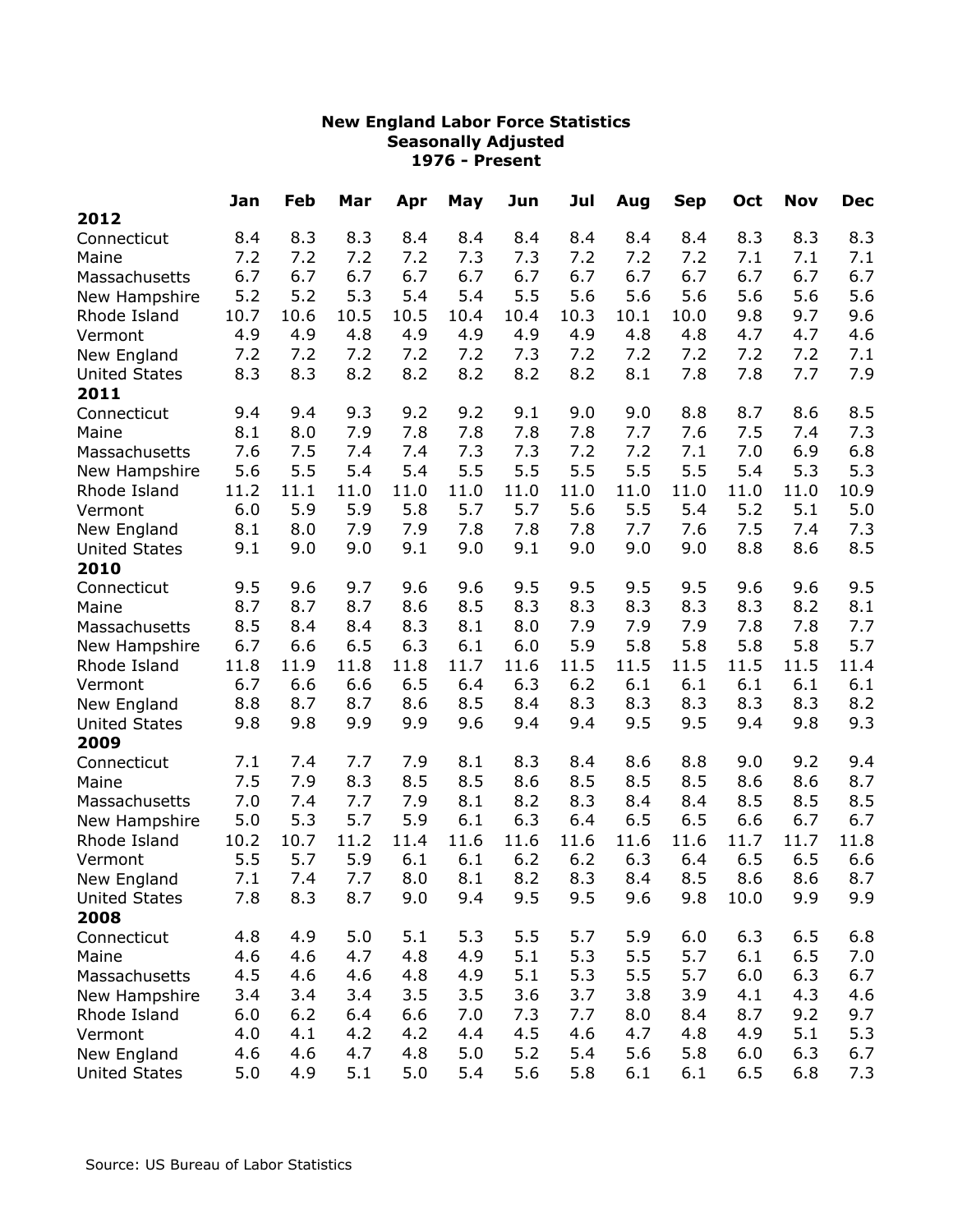|                      | Jan | Feb | Mar | Apr | May | Jun | Jul | Aug | <b>Sep</b> | Oct | <b>Nov</b> | <b>Dec</b> |
|----------------------|-----|-----|-----|-----|-----|-----|-----|-----|------------|-----|------------|------------|
| 2007                 |     |     |     |     |     |     |     |     |            |     |            |            |
| Connecticut          | 4.3 | 4.3 | 4.3 | 4.3 | 4.3 | 4.4 | 4.4 | 4.5 | 4.6        | 4.6 | 4.7        | 4.7        |
| Maine                | 4.6 | 4.6 | 4.6 | 4.6 | 4.6 | 4.7 | 4.7 | 4.8 | 4.8        | 4.8 | 4.8        | 4.7        |
| Massachusetts        | 4.6 | 4.6 | 4.5 | 4.5 | 4.5 | 4.5 | 4.5 | 4.5 | 4.5        | 4.5 | 4.5        | 4.5        |
| New Hampshire        | 3.7 | 3.7 | 3.7 | 3.6 | 3.6 | 3.5 | 3.5 | 3.4 | 3.4        | 3.4 | 3.4        | 3.4        |
| Rhode Island         | 4.8 | 4.7 | 4.7 | 4.7 | 4.8 | 4.9 | 5.0 | 5.2 | 5.4        | 5.5 | 5.7        | 5.9        |
| Vermont              | 3.9 | 3.9 | 3.9 | 3.9 | 3.9 | 3.9 | 3.9 | 4.0 | 4.0        | 4.0 | 4.0        | 4.0        |
| New England          | 4.4 | 4.4 | 4.4 | 4.4 | 4.4 | 4.4 | 4.4 | 4.4 | 4.5        | 4.5 | 4.5        | 4.6        |
| <b>United States</b> | 4.6 | 4.5 | 4.4 | 4.5 | 4.4 | 4.6 | 4.7 | 4.6 | 4.7        | 4.7 | 4.7        | 5.0        |
| 2006                 |     |     |     |     |     |     |     |     |            |     |            |            |
| Connecticut          | 4.6 | 4.5 | 4.5 | 4.4 | 4.4 | 4.4 | 4.4 | 4.4 | 4.4        | 4.4 | 4.4        | 4.3        |
| Maine                | 4.7 | 4.6 | 4.6 | 4.6 | 4.6 | 4.7 | 4.8 | 4.8 | 4.9        | 4.8 | 4.8        | 4.7        |
| Massachusetts        | 4.7 | 4.7 | 4.7 | 4.7 | 4.7 | 4.7 | 4.7 | 4.7 | 4.7        | 4.7 | 4.7        | 4.7        |
| New Hampshire        | 3.5 | 3.4 | 3.4 | 3.4 | 3.4 | 3.5 | 3.5 | 3.6 | 3.6        | 3.7 | 3.7        | 3.7        |
| Rhode Island         | 5.3 | 5.3 | 5.3 | 5.3 | 5.3 | 5.3 | 5.3 | 5.3 | 5.2        | 5.1 | 5.0        | 4.9        |
| Vermont              | 3.5 | 3.5 | 3.5 | 3.6 | 3.6 | 3.7 | 3.8 | 3.8 | 3.9        | 3.9 | 3.9        | 3.9        |
| New England          | 4.6 | 4.5 | 4.5 | 4.5 | 4.5 | 4.5 | 4.5 | 4.6 | 4.6        | 4.5 | 4.5        | 4.5        |
| <b>United States</b> | 4.7 | 4.8 | 4.7 | 4.7 | 4.6 | 4.6 | 4.7 | 4.7 | 4.5        | 4.4 | 4.5        | 4.4        |
| 2005                 |     |     |     |     |     |     |     |     |            |     |            |            |
| Connecticut          | 4.9 | 4.9 | 4.9 | 4.9 | 4.8 | 4.8 | 4.8 | 4.8 | 4.8        | 4.7 | 4.7        | 4.6        |
| Maine                | 4.8 | 4.9 | 4.9 | 4.9 | 4.9 | 4.9 | 4.9 | 4.9 | 5.0        | 4.9 | 4.9        | 4.8        |
| Massachusetts        | 4.9 | 4.9 | 4.8 | 4.8 | 4.8 | 4.7 | 4.7 | 4.8 | 4.8        | 4.8 | 4.8        | 4.8        |
| New Hampshire        | 3.6 | 3.6 | 3.6 | 3.6 | 3.6 | 3.6 | 3.6 | 3.7 | 3.7        | 3.7 | 3.6        | 3.6        |
| Rhode Island         | 4.8 | 4.8 | 4.9 | 4.9 | 4.9 | 5.0 | 5.1 | 5.3 | 5.4        | 5.4 | 5.4        | 5.4        |
| Vermont              | 3.5 | 3.4 | 3.4 | 3.4 | 3.4 | 3.4 | 3.4 | 3.5 | 3.5        | 3.5 | 3.5        | 3.5        |
| New England          | 4.7 | 4.7 | 4.7 | 4.7 | 4.6 | 4.6 | 4.6 | 4.7 | 4.7        | 4.7 | 4.6        | 4.6        |
| <b>United States</b> | 5.3 | 5.4 | 5.2 | 5.2 | 5.1 | 5.0 | 5.0 | 4.9 | 5.0        | 5.0 | 5.0        | 4.9        |
| 2004                 |     |     |     |     |     |     |     |     |            |     |            |            |
| Connecticut          | 5.3 | 5.3 | 5.2 | 5.2 | 5.2 | 5.1 | 5.1 | 5.0 | 5.0        | 4.9 | 4.9        | 4.9        |
| Maine                | 4.8 | 4.8 | 4.7 | 4.6 | 4.6 | 4.6 | 4.6 | 4.6 | 4.6        | 4.6 | 4.7        | 4.7        |
| Massachusetts        | 5.4 | 5.4 | 5.3 | 5.2 | 5.2 | 5.1 | 5.1 | 5.0 | 4.9        | 4.9 | 4.9        | 4.9        |
| New Hampshire        | 4.2 | 4.1 | 4.1 | 4.0 | 3.9 | 3.8 | 3.7 | 3.6 | 3.6        | 3.5 | 3.5        | 3.6        |
| Rhode Island         | 5.5 | 5.6 | 5.6 | 5.6 | 5.6 | 5.4 | 5.3 | 5.1 | 4.9        | 4.8 | 4.8        | 4.8        |
| Vermont              | 4.0 | 4.0 | 3.9 | 3.8 | 3.8 | 3.7 | 3.6 | 3.5 | 3.5        | 3.5 | 3.4        | 3.4        |
| New England          | 5.2 | 5.1 | 5.1 | 5.0 | 5.0 | 4.9 | 4.8 | 4.8 | 4.7        | 4.7 | 4.7        | 4.7        |
| <b>United States</b> | 5.7 | 5.6 | 5.8 | 5.6 | 5.6 | 5.6 | 5.5 | 5.4 | 5.4        | 5.5 | 5.4        | 5.4        |
| 2003                 |     |     |     |     |     |     |     |     |            |     |            |            |
| Connecticut          | 5.2 | 5.3 | 5.4 | 5.5 | 5.5 | 5.6 | 5.6 | 5.6 | 5.5        | 5.5 | 5.4        | 5.3        |
| Maine                | 5.0 | 5.1 | 5.2 | 5.2 | 5.3 | 5.3 | 5.3 | 5.2 | 5.2        | 5.1 | 5.0        | 4.9        |
| Massachusetts        | 5.6 | 5.7 | 5.7 | 5.8 | 5.8 | 5.9 | 5.9 | 5.8 | 5.8        | 5.7 | 5.6        | 5.5        |
| New Hampshire        | 4.6 | 4.5 | 4.5 | 4.4 | 4.5 | 4.5 | 4.5 | 4.5 | 4.5        | 4.4 | 4.4        | 4.3        |
| Rhode Island         | 5.7 | 5.7 | 5.7 | 5.7 | 5.6 | 5.6 | 5.6 | 5.5 | 5.5        | 5.4 | 5.4        | 5.5        |
| Vermont              | 4.4 | 4.4 | 4.5 | 4.5 | 4.5 | 4.5 | 4.5 | 4.4 | 4.3        | 4.3 | 4.2        | 4.1        |
| New England          | 5.3 | 5.4 | 5.4 | 5.5 | 5.5 | 5.5 | 5.5 | 5.5 | 5.5        | 5.4 | 5.3        | 5.2        |
| <b>United States</b> | 5.8 | 5.9 | 5.9 | 6.0 | 6.1 | 6.3 | 6.2 | 6.1 | 6.1        | 6.0 | 5.8        | 5.7        |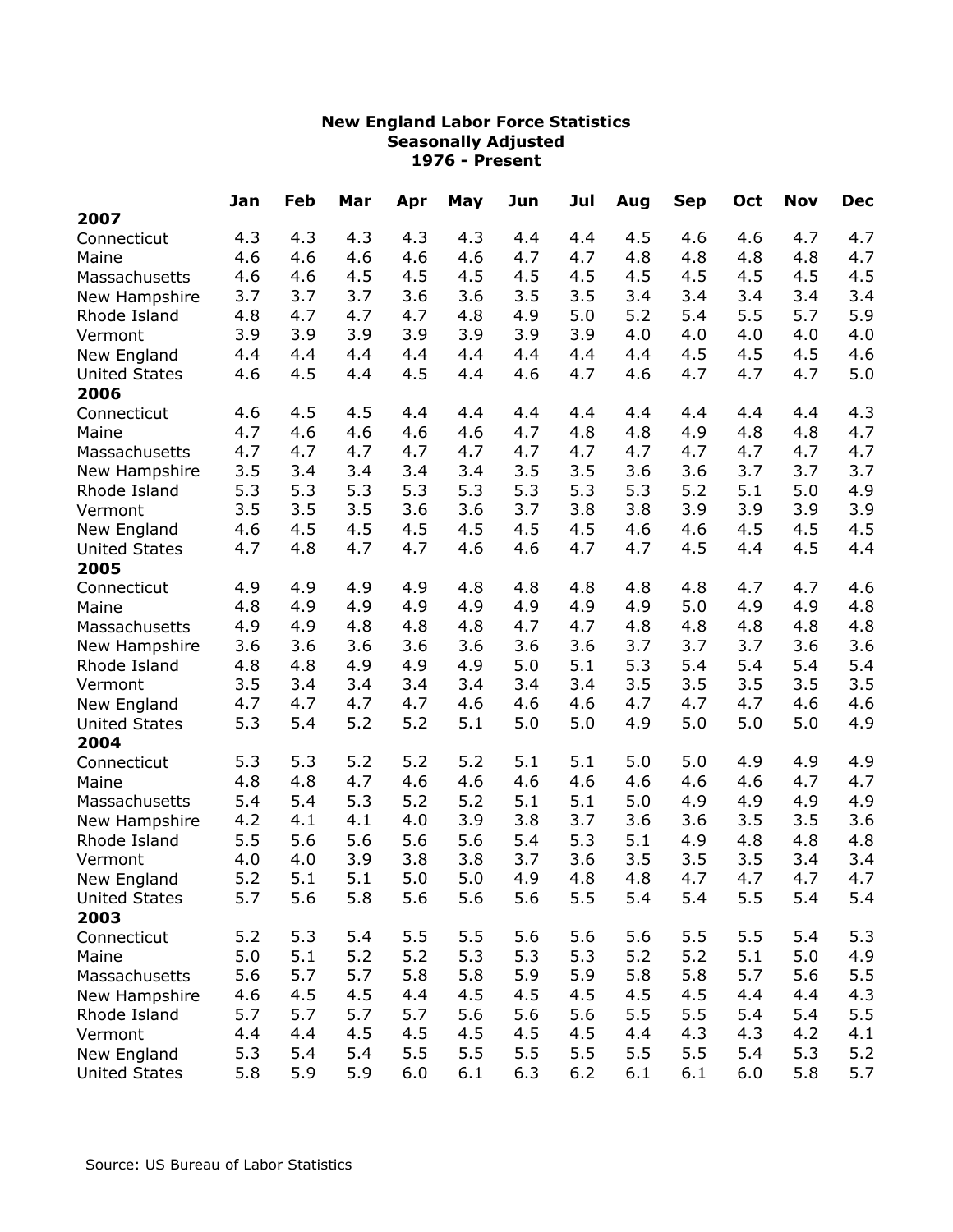|                      | Jan | Feb | Mar | Apr | May | Jun | Jul | Aug | <b>Sep</b> | Oct | <b>Nov</b> | <b>Dec</b> |
|----------------------|-----|-----|-----|-----|-----|-----|-----|-----|------------|-----|------------|------------|
| 2002                 |     |     |     |     |     |     |     |     |            |     |            |            |
| Connecticut          | 3.6 | 3.8 | 3.9 | 4.1 | 4.2 | 4.3 | 4.5 | 4.6 | 4.8        | 4.9 | 5.0        | 5.1        |
| Maine                | 4.2 | 4.3 | 4.3 | 4.3 | 4.4 | 4.4 | 4.4 | 4.5 | 4.5        | 4.6 | 4.7        | 4.9        |
| Massachusetts        | 4.9 | 5.0 | 5.0 | 5.1 | 5.2 | 5.2 | 5.2 | 5.3 | 5.3        | 5.4 | 5.5        | 5.5        |
| New Hampshire        | 4.1 | 4.2 | 4.3 | 4.4 | 4.5 | 4.5 | 4.6 | 4.6 | 4.7        | 4.7 | 4.7        | 4.6        |
| Rhode Island         | 4.8 | 4.8 | 4.8 | 4.8 | 4.8 | 4.9 | 5.0 | 5.2 | 5.4        | 5.5 | 5.6        | 5.7        |
| Vermont              | 3.5 | 3.6 | 3.6 | 3.6 | 3.7 | 3.7 | 3.8 | 3.9 | 4.0        | 4.1 | 4.2        | 4.3        |
| New England          | 4.4 | 4.5 | 4.6 | 4.6 | 4.7 | 4.8 | 4.8 | 4.9 | 5.0        | 5.1 | 5.2        | 5.3        |
| <b>United States</b> | 5.7 | 5.7 | 5.7 | 5.9 | 5.8 | 5.8 | 5.8 | 5.7 | 5.7        | 5.7 | 5.9        | 6.0        |
| 2001                 |     |     |     |     |     |     |     |     |            |     |            |            |
| Connecticut          | 2.3 | 2.4 | 2.5 | 2.6 | 2.7 | 2.8 | 2.9 | 3.0 | 3.1        | 3.3 | 3.4        | 3.5        |
| Maine                | 3.2 | 3.3 | 3.4 | 3.6 | 3.7 | 3.7 | 3.8 | 3.9 | 4.0        | 4.1 | 4.1        | 4.2        |
| Massachusetts        | 2.9 | 3.1 | 3.2 | 3.4 | 3.5 | 3.6 | 3.8 | 4.0 | 4.2        | 4.4 | 4.6        | 4.7        |
| New Hampshire        | 2.8 | 2.9 | 3.0 | 3.1 | 3.2 | 3.3 | 3.4 | 3.6 | 3.7        | 3.8 | 3.9        | 4.0        |
| Rhode Island         | 4.0 | 4.1 | 4.3 | 4.4 | 4.5 | 4.5 | 4.5 | 4.5 | 4.5        | 4.6 | 4.7        | 4.7        |
| Vermont              | 3.0 | 3.1 | 3.2 | 3.2 | 3.3 | 3.3 | 3.3 | 3.3 | 3.4        | 3.4 | 3.5        | 3.5        |
| New England          | 2.9 | 3.0 | 3.1 | 3.2 | 3.4 | 3.5 | 3.6 | 3.7 | 3.9        | 4.0 | 4.1        | 4.3        |
| <b>United States</b> | 4.2 | 4.2 | 4.3 | 4.4 | 4.3 | 4.5 | 4.6 | 4.9 | 5.0        | 5.3 | 5.5        | 5.7        |
| 2000                 |     |     |     |     |     |     |     |     |            |     |            |            |
| Connecticut          | 2.2 | 2.2 | 2.1 | 2.1 | 2.1 | 2.1 | 2.0 | 2.0 | 2.1        | 2.1 | 2.1        | 2.2        |
| Maine                | 3.7 | 3.6 | 3.5 | 3.4 | 3.3 | 3.3 | 3.2 | 3.2 | 3.2        | 3.2 | 3.2        | 3.2        |
| Massachusetts        | 3.1 | 3.0 | 2.9 | 2.9 | 2.8 | 2.8 | 2.7 | 2.7 | 2.7        | 2.7 | 2.7        | 2.8        |
| New Hampshire        | 2.8 | 2.8 | 2.7 | 2.7 | 2.7 | 2.7 | 2.7 | 2.6 | 2.5        | 2.5 | 2.5        | 2.6        |
| Rhode Island         | 4.2 | 4.2 | 4.1 | 4.1 | 4.0 | 4.0 | 4.0 | 4.0 | 3.9        | 3.8 | 3.8        | 3.9        |
| Vermont              | 2.8 | 2.7 | 2.7 | 2.7 | 2.7 | 2.8 | 2.8 | 2.9 | 2.9        | 2.9 | 2.9        | 2.9        |
| New England          | 3.0 | 2.9 | 2.8 | 2.8 | 2.8 | 2.7 | 2.7 | 2.7 | 2.7        | 2.7 | 2.7        | 2.8        |
| <b>United States</b> | 4.0 | 4.1 | 4.0 | 3.8 | 4.0 | 4.0 | 4.0 | 4.1 | 3.9        | 3.9 | 3.9        | 3.9        |
| 1999                 |     |     |     |     |     |     |     |     |            |     |            |            |
| Connecticut          | 2.7 | 2.6 | 2.6 | 2.5 | 2.5 | 2.5 | 2.4 | 2.4 | 2.4        | 2.3 | 2.3        | 2.3        |
| Maine                | 4.0 | 4.0 | 4.0 | 4.0 | 4.1 | 4.1 | 4.1 | 4.1 | 4.0        | 4.0 | 3.9        | 3.8        |
| Massachusetts        | 3.3 | 3.3 | 3.3 | 3.3 | 3.3 | 3.3 | 3.3 | 3.3 | 3.3        | 3.3 | 3.2        | 3.2        |
| New Hampshire        | 2.8 | 2.8 | 2.8 | 2.7 | 2.7 | 2.7 | 2.7 | 2.7 | 2.7        | 2.8 | 2.8        | 2.8        |
| Rhode Island         | 4.1 | 4.0 | 3.9 | 4.0 | 4.0 | 4.2 | 4.3 | 4.4 | 4.4        | 4.4 | 4.4        | 4.3        |
| Vermont              | 3.2 | 3.2 | 3.2 | 3.2 | 3.1 | 3.1 | 3.1 | 3.0 | 3.0        | 3.0 | 2.9        | 2.9        |
| New England          | 3.2 | 3.2 | 3.2 | 3.2 | 3.2 | 3.2 | 3.2 | 3.2 | 3.2        | 3.1 | 3.1        | 3.1        |
| <b>United States</b> | 4.3 | 4.4 | 4.2 | 4.3 | 4.2 | 4.3 | 4.3 | 4.2 | 4.2        | 4.1 | 4.1        | 4.0        |
| 1998                 |     |     |     |     |     |     |     |     |            |     |            |            |
| Connecticut          | 3.8 | 3.7 | 3.6 | 3.5 | 3.4 | 3.2 | 3.2 | 3.1 | 3.0        | 2.9 | 2.8        | 2.7        |
| Maine                | 4.9 | 4.8 | 4.6 | 4.5 | 4.4 | 4.4 | 4.4 | 4.5 | 4.4        | 4.3 | 4.2        | 4.1        |
| Massachusetts        | 3.6 | 3.5 | 3.5 | 3.4 | 3.4 | 3.3 | 3.3 | 3.3 | 3.3        | 3.3 | 3.3        | 3.3        |
| New Hampshire        | 3.0 | 2.9 | 2.9 | 2.8 | 2.8 | 2.7 | 2.7 | 2.8 | 2.8        | 2.8 | 2.9        | 2.9        |
| Rhode Island         | 4.9 | 4.9 | 4.8 | 4.7 | 4.6 | 4.5 | 4.4 | 4.4 | 4.4        | 4.4 | 4.3        | 4.2        |
| Vermont              | 3.6 | 3.6 | 3.6 | 3.6 | 3.6 | 3.5 | 3.5 | 3.4 | 3.4        | 3.3 | 3.3        | 3.2        |
| New England          | 3.8 | 3.7 | 3.6 | 3.6 | 3.5 | 3.5 | 3.4 | 3.4 | 3.4        | 3.3 | 3.3        | 3.2        |
| <b>United States</b> | 4.6 | 4.6 | 4.7 | 4.3 | 4.4 | 4.5 | 4.5 | 4.5 | 4.6        | 4.5 | 4.4        | 4.4        |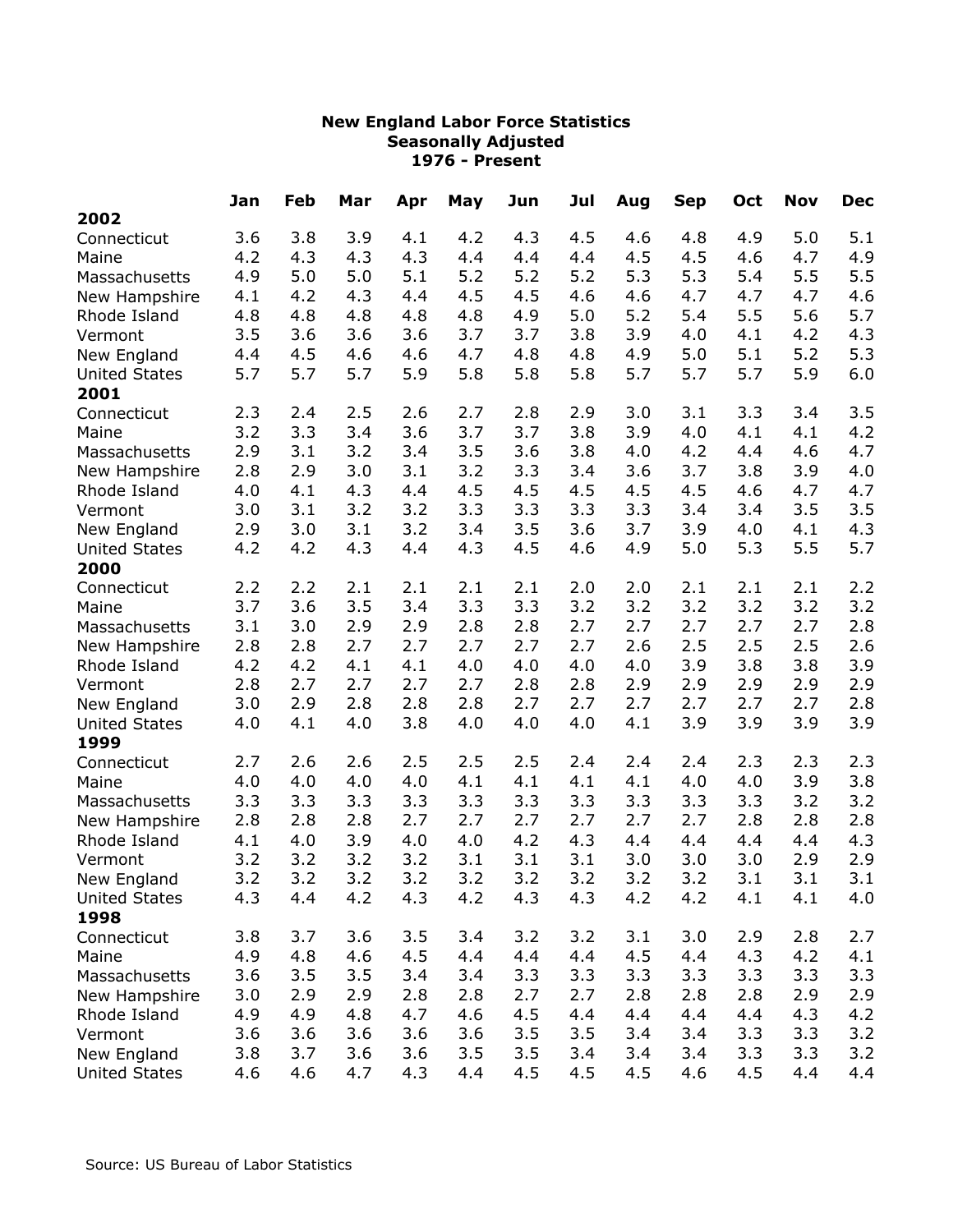|                      | Jan | Feb | Mar | Apr | May | Jun | Jul | Aug | <b>Sep</b> | Oct | <b>Nov</b> | <b>Dec</b> |
|----------------------|-----|-----|-----|-----|-----|-----|-----|-----|------------|-----|------------|------------|
| 1997                 |     |     |     |     |     |     |     |     |            |     |            |            |
| Connecticut          | 5.2 | 5.2 | 5.1 | 5.0 | 4.9 | 4.8 | 4.7 | 4.5 | 4.4        | 4.3 | 4.1        | 4.0        |
| Maine                | 5.4 | 5.4 | 5.5 | 5.4 | 5.3 | 5.2 | 5.1 | 5.0 | 5.0        | 5.0 | 5.0        | 5.0        |
| Massachusetts        | 4.4 | 4.3 | 4.3 | 4.2 | 4.2 | 4.1 | 4.1 | 4.0 | 3.9        | 3.8 | 3.7        | 3.7        |
| New Hampshire        | 3.6 | 3.6 | 3.6 | 3.5 | 3.5 | 3.4 | 3.4 | 3.3 | 3.2        | 3.2 | 3.1        | 3.0        |
| Rhode Island         | 5.5 | 5.5 | 5.5 | 5.5 | 5.5 | 5.4 | 5.4 | 5.3 | 5.2        | 5.1 | 5.0        | 5.0        |
| Vermont              | 4.4 | 4.3 | 4.2 | 4.1 | 4.0 | 3.9 | 3.8 | 3.8 | 3.7        | 3.7 | 3.7        | 3.7        |
| New England          | 4.7 | 4.7 | 4.6 | 4.5 | 4.5 | 4.4 | 4.3 | 4.2 | 4.2        | 4.1 | 4.0        | 3.9        |
| <b>United States</b> | 5.3 | 5.2 | 5.2 | 5.1 | 4.9 | 5.0 | 4.9 | 4.8 | 4.9        | 4.7 | 4.6        | 4.7        |
| 1996                 |     |     |     |     |     |     |     |     |            |     |            |            |
| Connecticut          | 5.2 | 5.2 | 5.2 | 5.2 | 5.2 | 5.2 | 5.2 | 5.2 | 5.2        | 5.2 | 5.2        | 5.2        |
| Maine                | 5.5 | 5.5 | 5.5 | 5.5 | 5.4 | 5.3 | 5.3 | 5.2 | 5.1        | 5.1 | 5.2        | 5.3        |
| Massachusetts        | 5.0 | 4.9 | 4.9 | 4.8 | 4.7 | 4.6 | 4.5 | 4.4 | 4.4        | 4.4 | 4.4        | 4.4        |
| New Hampshire        | 3.6 | 3.7 | 3.7 | 3.8 | 3.8 | 3.8 | 3.8 | 3.8 | 3.8        | 3.7 | 3.7        | 3.7        |
| Rhode Island         | 5.6 | 5.5 | 5.3 | 5.2 | 5.1 | 5.0 | 5.0 | 5.0 | 5.1        | 5.2 | 5.3        | 5.4        |
| Vermont              | 4.1 | 4.2 | 4.2 | 4.2 | 4.3 | 4.3 | 4.3 | 4.3 | 4.4        | 4.4 | 4.4        | 4.4        |
| New England          | 5.0 | 4.9 | 4.9 | 4.9 | 4.8 | 4.7 | 4.7 | 4.7 | 4.6        | 4.7 | 4.7        | 4.7        |
| <b>United States</b> | 5.6 | 5.5 | 5.5 | 5.6 | 5.6 | 5.3 | 5.5 | 5.1 | 5.2        | 5.2 | 5.4        | 5.4        |
| 1995                 |     |     |     |     |     |     |     |     |            |     |            |            |
| Connecticut          | 5.3 | 5.3 | 5.3 | 5.3 | 5.4 | 5.4 | 5.4 | 5.3 | 5.3        | 5.3 | 5.2        | 5.2        |
| Maine                | 6.0 | 5.9 | 5.9 | 5.9 | 6.0 | 6.0 | 6.0 | 5.9 | 5.8        | 5.8 | 5.7        | 5.6        |
| Massachusetts        | 5.7 | 5.6 | 5.6 | 5.6 | 5.6 | 5.6 | 5.5 | 5.4 | 5.3        | 5.3 | 5.2        | 5.1        |
| New Hampshire        | 4.0 | 4.0 | 3.9 | 3.9 | 3.9 | 3.9 | 3.9 | 3.8 | 3.7        | 3.7 | 3.6        | 3.6        |
| Rhode Island         | 6.3 | 6.3 | 6.4 | 6.6 | 6.6 | 6.6 | 6.6 | 6.4 | 6.3        | 6.1 | 5.9        | 5.7        |
| Vermont              | 4.2 | 4.1 | 4.1 | 4.2 | 4.2 | 4.2 | 4.2 | 4.2 | 4.2        | 4.2 | 4.1        | 4.1        |
| New England          | 5.4 | 5.4 | 5.4 | 5.4 | 5.4 | 5.4 | 5.4 | 5.3 | 5.2        | 5.2 | 5.1        | 5.0        |
| <b>United States</b> | 5.6 | 5.4 | 5.4 | 5.8 | 5.6 | 5.6 | 5.7 | 5.7 | 5.6        | 5.5 | 5.6        | 5.6        |
| 1994                 |     |     |     |     |     |     |     |     |            |     |            |            |
| Connecticut          | 5.8 | 5.7 | 5.7 | 5.6 | 5.6 | 5.5 | 5.5 | 5.5 | 5.5        | 5.4 | 5.4        | 5.3        |
| Maine                | 6.7 | 6.7 | 6.7 | 6.7 | 6.7 | 6.7 | 6.7 | 6.6 | 6.6        | 6.4 | 6.2        | 6.1        |
| Massachusetts        | 6.6 | 6.6 | 6.5 | 6.4 | 6.3 | 6.3 | 6.2 | 6.1 | 6.1        | 6.0 | 5.9        | 5.8        |
| New Hampshire        | 5.0 | 4.9 | 4.8 | 4.7 | 4.6 | 4.5 | 4.4 | 4.3 | 4.3        | 4.2 | 4.1        | 4.1        |
| Rhode Island         | 7.2 | 7.0 | 6.9 | 6.7 | 6.6 | 6.6 | 6.6 | 6.5 | 6.5        | 6.4 | 6.3        | 6.3        |
| Vermont              | 4.5 | 4.5 | 4.4 | 4.4 | 4.4 | 4.4 | 4.4 | 4.5 | 4.4        | 4.4 | 4.3        | 4.2        |
| New England          | 6.2 | 6.2 | 6.1 | 6.0 | 6.0 | 5.9 | 5.9 | 5.8 | 5.8        | 5.7 | 5.6        | 5.5        |
| <b>United States</b> | 6.6 | 6.6 | 6.5 | 6.4 | 6.1 | 6.1 | 6.1 | 6.0 | 5.9        | 5.8 | 5.6        | 5.5        |
| 1993                 |     |     |     |     |     |     |     |     |            |     |            |            |
| Connecticut          | 7.1 | 7.1 | 6.9 | 6.8 | 6.7 | 6.6 | 6.4 | 6.3 | 6.1        | 6.0 | 5.9        | 5.9        |
| Maine                | 6.9 | 6.8 | 6.7 | 6.7 | 6.8 | 6.8 | 6.9 | 6.9 | 6.9        | 6.8 | 6.8        | 6.8        |
| Massachusetts        | 8.2 | 8.0 | 7.8 | 7.6 | 7.4 | 7.3 | 7.2 | 7.0 | 6.9        | 6.8 | 6.7        | 6.7        |
| New Hampshire        | 7.2 | 7.0 | 6.8 | 6.5 | 6.3 | 6.1 | 5.9 | 5.8 | 5.6        | 5.5 | 5.3        | 5.2        |
| Rhode Island         | 8.1 | 8.0 | 7.9 | 7.7 | 7.6 | 7.5 | 7.3 | 7.3 | 7.2        | 7.3 | 7.3        | 7.3        |
| Vermont              | 6.0 | 5.9 | 5.7 | 5.6 | 5.4 | 5.2 | 5.1 | 4.9 | 4.8        | 4.7 | 4.6        | 4.6        |
| New England          | 7.6 | 7.5 | 7.3 | 7.2 | 7.0 | 6.9 | 6.8 | 6.6 | 6.5        | 6.4 | 6.4        | 6.3        |
| <b>United States</b> | 7.3 | 7.1 | 7.0 | 7.1 | 7.1 | 7.0 | 6.9 | 6.8 | 6.7        | 6.8 | 6.6        | 6.5        |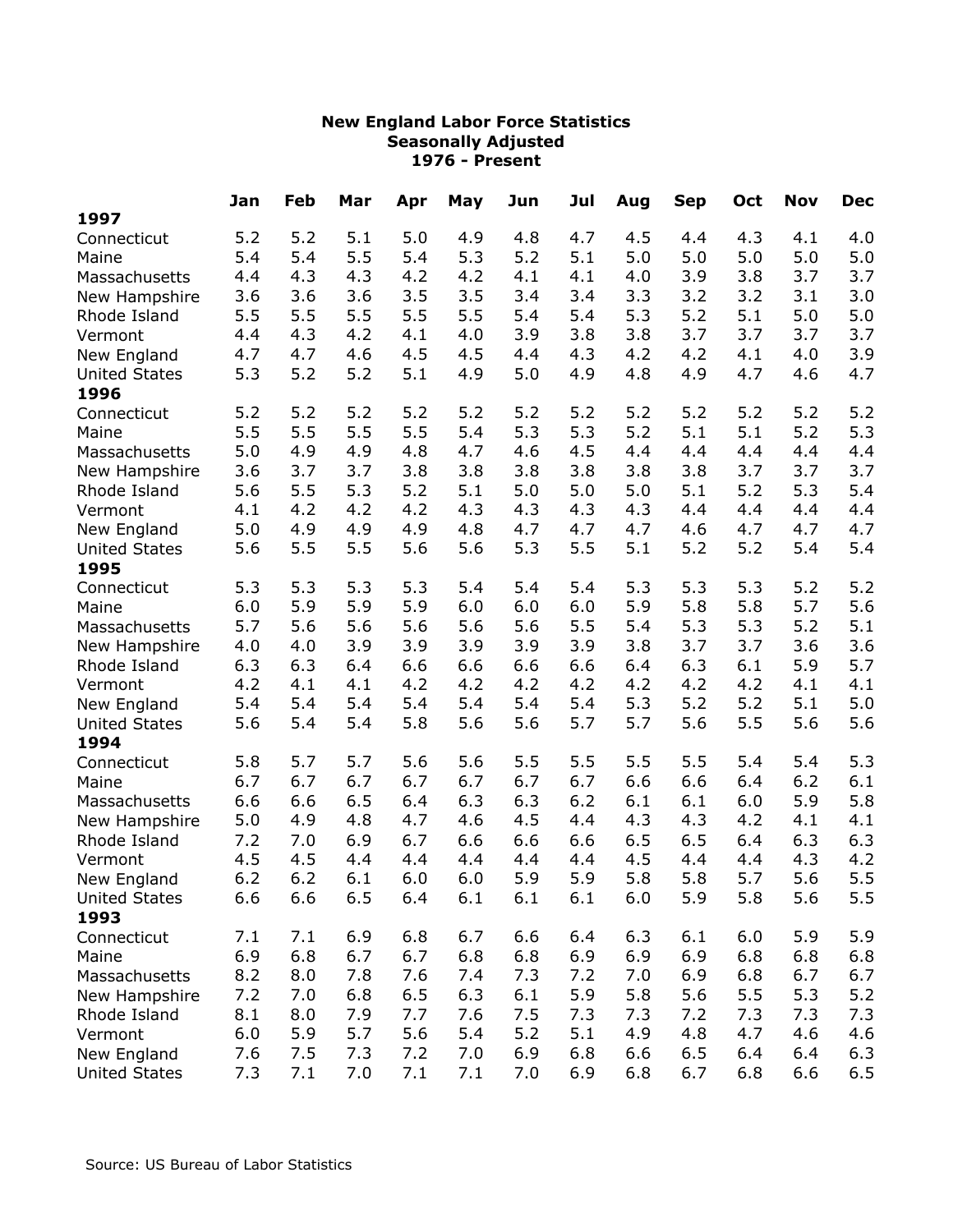| May<br>Jun<br><b>Dec</b><br>Apr<br>Aug<br><b>Sep</b><br>1992<br>7.2<br>7.3<br>7.2<br>7.3<br>7.4<br>7.4<br>7.4<br>7.4<br>7.4<br>7.4<br>7.3<br>7.3<br>Connecticut<br>7.7<br>7.1<br>7.0<br>7.8<br>7.7<br>7.6<br>7.4<br>7.3<br>7.2<br>7.1<br>7.1<br>7.0<br>Maine<br>8.3<br>9.0<br>9.0<br>9.0<br>8.9<br>8.9<br>8.9<br>8.8<br>8.8<br>8.7<br>8.6<br>8.4<br>Massachusetts<br>7.3<br>7.2<br>7.3<br>7.4<br>7.4<br>New Hampshire<br>7.1<br>7.2<br>7.3<br>7.3<br>7.4<br>7.4<br>7.3<br>8.3<br>9.1<br>9.2<br>9.3<br>9.2<br>9.2<br>8.9<br>9.1<br>9.2<br>9.1<br>8.7<br>8.5<br>Rhode Island<br>6.2<br>6.2<br>6.3<br>6.3<br>6.3<br>6.3<br>6.3<br>6.3<br>6.3<br>6.2<br>6.2<br>6.1<br>Vermont<br>7.7<br>8.2<br>8.2<br>8.2<br>8.2<br>8.1<br>7.9<br>7.8<br>8.2<br>8.1<br>8.1<br>8.0<br>New England<br>7.3<br>7.6<br>7.7<br>7.3<br>7.4<br>7.4<br>7.4<br>7.4<br>7.8<br>7.6<br>7.6<br>7.4<br><b>United States</b><br>1991<br>5.9<br>6.2<br>6.3<br>6.6<br>6.7<br>6.8<br>6.9<br>7.1<br>6.0<br>6.4<br>6.7<br>7.0<br>Connecticut<br>7.3<br>7.7<br>8.2<br>7.6<br>7.3<br>7.5<br>7.6<br>8.1<br>8.3<br>8.4<br>8.0<br>7.4<br>Maine<br>8.3<br>8.9<br>9.1<br>9.1<br>9.1<br>8.1<br>8.6<br>8.8<br>9.0<br>9.1<br>9.1<br>9.1<br>Massachusetts<br>6.3<br>6.5<br>6.8<br>6.9<br>7.1<br>6.6<br>6.7<br>6.9<br>6.9<br>6.9<br>7.0<br>7.0<br>New Hampshire<br>7.6<br>9.0<br>7.9<br>8.2<br>8.3<br>8.4<br>8.5<br>8.5<br>8.5<br>8.6<br>8.7<br>8.8<br>Rhode Island<br>5.9<br>6.0<br>6.0<br>5.9<br>5.9<br>5.9<br>6.1<br>5.7<br>6.0<br>6.1<br>6.0<br>6.0<br>Vermont<br>8.1<br>7.2<br>7.6<br>7.8<br>7.9<br>7.9<br>8.0<br>8.0<br>8.0<br>8.0<br>8.1<br>New England<br>7.4<br>6.8<br>7.3<br>6.4<br>6.6<br>6.8<br>6.7<br>6.9<br>6.9<br>6.9<br>6.9<br>7.0<br>7.0<br><b>United States</b><br>1990<br>5.7<br>4.3<br>4.4<br>4.7<br>4.8<br>4.9<br>5.1<br>5.2<br>5.4<br>5.6<br>4.5<br>4.6<br>Connecticut<br>7.2<br>4.5<br>4.5<br>4.5<br>4.7<br>4.9<br>5.2<br>5.5<br>5.8<br>6.2<br>6.7<br>4.6<br>Maine |
|--------------------------------------------------------------------------------------------------------------------------------------------------------------------------------------------------------------------------------------------------------------------------------------------------------------------------------------------------------------------------------------------------------------------------------------------------------------------------------------------------------------------------------------------------------------------------------------------------------------------------------------------------------------------------------------------------------------------------------------------------------------------------------------------------------------------------------------------------------------------------------------------------------------------------------------------------------------------------------------------------------------------------------------------------------------------------------------------------------------------------------------------------------------------------------------------------------------------------------------------------------------------------------------------------------------------------------------------------------------------------------------------------------------------------------------------------------------------------------------------------------------------------------------------------------------------------------------------------------------------------------------------------------------------------------------------------------------------------------------------------------------------------------------------------------------------------------------------------------------------------------------------------------------------------------------|
|                                                                                                                                                                                                                                                                                                                                                                                                                                                                                                                                                                                                                                                                                                                                                                                                                                                                                                                                                                                                                                                                                                                                                                                                                                                                                                                                                                                                                                                                                                                                                                                                                                                                                                                                                                                                                                                                                                                                      |
|                                                                                                                                                                                                                                                                                                                                                                                                                                                                                                                                                                                                                                                                                                                                                                                                                                                                                                                                                                                                                                                                                                                                                                                                                                                                                                                                                                                                                                                                                                                                                                                                                                                                                                                                                                                                                                                                                                                                      |
|                                                                                                                                                                                                                                                                                                                                                                                                                                                                                                                                                                                                                                                                                                                                                                                                                                                                                                                                                                                                                                                                                                                                                                                                                                                                                                                                                                                                                                                                                                                                                                                                                                                                                                                                                                                                                                                                                                                                      |
|                                                                                                                                                                                                                                                                                                                                                                                                                                                                                                                                                                                                                                                                                                                                                                                                                                                                                                                                                                                                                                                                                                                                                                                                                                                                                                                                                                                                                                                                                                                                                                                                                                                                                                                                                                                                                                                                                                                                      |
|                                                                                                                                                                                                                                                                                                                                                                                                                                                                                                                                                                                                                                                                                                                                                                                                                                                                                                                                                                                                                                                                                                                                                                                                                                                                                                                                                                                                                                                                                                                                                                                                                                                                                                                                                                                                                                                                                                                                      |
|                                                                                                                                                                                                                                                                                                                                                                                                                                                                                                                                                                                                                                                                                                                                                                                                                                                                                                                                                                                                                                                                                                                                                                                                                                                                                                                                                                                                                                                                                                                                                                                                                                                                                                                                                                                                                                                                                                                                      |
|                                                                                                                                                                                                                                                                                                                                                                                                                                                                                                                                                                                                                                                                                                                                                                                                                                                                                                                                                                                                                                                                                                                                                                                                                                                                                                                                                                                                                                                                                                                                                                                                                                                                                                                                                                                                                                                                                                                                      |
|                                                                                                                                                                                                                                                                                                                                                                                                                                                                                                                                                                                                                                                                                                                                                                                                                                                                                                                                                                                                                                                                                                                                                                                                                                                                                                                                                                                                                                                                                                                                                                                                                                                                                                                                                                                                                                                                                                                                      |
|                                                                                                                                                                                                                                                                                                                                                                                                                                                                                                                                                                                                                                                                                                                                                                                                                                                                                                                                                                                                                                                                                                                                                                                                                                                                                                                                                                                                                                                                                                                                                                                                                                                                                                                                                                                                                                                                                                                                      |
|                                                                                                                                                                                                                                                                                                                                                                                                                                                                                                                                                                                                                                                                                                                                                                                                                                                                                                                                                                                                                                                                                                                                                                                                                                                                                                                                                                                                                                                                                                                                                                                                                                                                                                                                                                                                                                                                                                                                      |
|                                                                                                                                                                                                                                                                                                                                                                                                                                                                                                                                                                                                                                                                                                                                                                                                                                                                                                                                                                                                                                                                                                                                                                                                                                                                                                                                                                                                                                                                                                                                                                                                                                                                                                                                                                                                                                                                                                                                      |
|                                                                                                                                                                                                                                                                                                                                                                                                                                                                                                                                                                                                                                                                                                                                                                                                                                                                                                                                                                                                                                                                                                                                                                                                                                                                                                                                                                                                                                                                                                                                                                                                                                                                                                                                                                                                                                                                                                                                      |
|                                                                                                                                                                                                                                                                                                                                                                                                                                                                                                                                                                                                                                                                                                                                                                                                                                                                                                                                                                                                                                                                                                                                                                                                                                                                                                                                                                                                                                                                                                                                                                                                                                                                                                                                                                                                                                                                                                                                      |
|                                                                                                                                                                                                                                                                                                                                                                                                                                                                                                                                                                                                                                                                                                                                                                                                                                                                                                                                                                                                                                                                                                                                                                                                                                                                                                                                                                                                                                                                                                                                                                                                                                                                                                                                                                                                                                                                                                                                      |
|                                                                                                                                                                                                                                                                                                                                                                                                                                                                                                                                                                                                                                                                                                                                                                                                                                                                                                                                                                                                                                                                                                                                                                                                                                                                                                                                                                                                                                                                                                                                                                                                                                                                                                                                                                                                                                                                                                                                      |
|                                                                                                                                                                                                                                                                                                                                                                                                                                                                                                                                                                                                                                                                                                                                                                                                                                                                                                                                                                                                                                                                                                                                                                                                                                                                                                                                                                                                                                                                                                                                                                                                                                                                                                                                                                                                                                                                                                                                      |
|                                                                                                                                                                                                                                                                                                                                                                                                                                                                                                                                                                                                                                                                                                                                                                                                                                                                                                                                                                                                                                                                                                                                                                                                                                                                                                                                                                                                                                                                                                                                                                                                                                                                                                                                                                                                                                                                                                                                      |
|                                                                                                                                                                                                                                                                                                                                                                                                                                                                                                                                                                                                                                                                                                                                                                                                                                                                                                                                                                                                                                                                                                                                                                                                                                                                                                                                                                                                                                                                                                                                                                                                                                                                                                                                                                                                                                                                                                                                      |
|                                                                                                                                                                                                                                                                                                                                                                                                                                                                                                                                                                                                                                                                                                                                                                                                                                                                                                                                                                                                                                                                                                                                                                                                                                                                                                                                                                                                                                                                                                                                                                                                                                                                                                                                                                                                                                                                                                                                      |
|                                                                                                                                                                                                                                                                                                                                                                                                                                                                                                                                                                                                                                                                                                                                                                                                                                                                                                                                                                                                                                                                                                                                                                                                                                                                                                                                                                                                                                                                                                                                                                                                                                                                                                                                                                                                                                                                                                                                      |
|                                                                                                                                                                                                                                                                                                                                                                                                                                                                                                                                                                                                                                                                                                                                                                                                                                                                                                                                                                                                                                                                                                                                                                                                                                                                                                                                                                                                                                                                                                                                                                                                                                                                                                                                                                                                                                                                                                                                      |
| 5.3<br>6.4<br>7.2<br>7.8<br>5.4<br>5.6<br>5.8<br>6.0<br>6.1<br>6.6<br>6.9<br>7.5<br>Massachusetts                                                                                                                                                                                                                                                                                                                                                                                                                                                                                                                                                                                                                                                                                                                                                                                                                                                                                                                                                                                                                                                                                                                                                                                                                                                                                                                                                                                                                                                                                                                                                                                                                                                                                                                                                                                                                                    |
| 5.1<br>5.2<br>5.3<br>5.8<br>4.5<br>5.4<br>5.6<br>6.0<br>6.1<br>4.6<br>4.8<br>4.9<br>New Hampshire                                                                                                                                                                                                                                                                                                                                                                                                                                                                                                                                                                                                                                                                                                                                                                                                                                                                                                                                                                                                                                                                                                                                                                                                                                                                                                                                                                                                                                                                                                                                                                                                                                                                                                                                                                                                                                    |
| 6.2<br>7.3<br>5.5<br>6.0<br>6.3<br>6.5<br>6.7<br>5.4<br>5.7<br>5.8<br>6.6<br>7.0<br>Rhode Island                                                                                                                                                                                                                                                                                                                                                                                                                                                                                                                                                                                                                                                                                                                                                                                                                                                                                                                                                                                                                                                                                                                                                                                                                                                                                                                                                                                                                                                                                                                                                                                                                                                                                                                                                                                                                                     |
| 4.7<br>5.0<br>5.2<br>5.6<br>4.0<br>4.1<br>4.2<br>4.3<br>4.5<br>4.6<br>4.9<br>5.4<br>Vermont                                                                                                                                                                                                                                                                                                                                                                                                                                                                                                                                                                                                                                                                                                                                                                                                                                                                                                                                                                                                                                                                                                                                                                                                                                                                                                                                                                                                                                                                                                                                                                                                                                                                                                                                                                                                                                          |
| 6.9<br>5.1<br>5.2<br>5.7<br>5.0<br>5.4<br>5.6<br>5.9<br>6.1<br>6.4<br>6.7<br>4.9<br>New England                                                                                                                                                                                                                                                                                                                                                                                                                                                                                                                                                                                                                                                                                                                                                                                                                                                                                                                                                                                                                                                                                                                                                                                                                                                                                                                                                                                                                                                                                                                                                                                                                                                                                                                                                                                                                                      |
| 6.3<br>5.3<br>5.2<br>5.4<br>5.4<br>5.2<br>5.5<br>5.9<br>5.9<br>6.2<br>5.4<br>5.7<br><b>United States</b>                                                                                                                                                                                                                                                                                                                                                                                                                                                                                                                                                                                                                                                                                                                                                                                                                                                                                                                                                                                                                                                                                                                                                                                                                                                                                                                                                                                                                                                                                                                                                                                                                                                                                                                                                                                                                             |
| 1989                                                                                                                                                                                                                                                                                                                                                                                                                                                                                                                                                                                                                                                                                                                                                                                                                                                                                                                                                                                                                                                                                                                                                                                                                                                                                                                                                                                                                                                                                                                                                                                                                                                                                                                                                                                                                                                                                                                                 |
| 3.4<br>4.2<br>3.0<br>3.1<br>3.2<br>3.3<br>3.5<br>3.7<br>3.8<br>3.9<br>4.0<br>4.1<br>Connecticut                                                                                                                                                                                                                                                                                                                                                                                                                                                                                                                                                                                                                                                                                                                                                                                                                                                                                                                                                                                                                                                                                                                                                                                                                                                                                                                                                                                                                                                                                                                                                                                                                                                                                                                                                                                                                                      |
| 4.5<br>3.4<br>3.3<br>3.4<br>3.6<br>3.8<br>4.0<br>4.2<br>4.5<br>4.5<br>4.5<br>Maine<br>4.4                                                                                                                                                                                                                                                                                                                                                                                                                                                                                                                                                                                                                                                                                                                                                                                                                                                                                                                                                                                                                                                                                                                                                                                                                                                                                                                                                                                                                                                                                                                                                                                                                                                                                                                                                                                                                                            |
| 5.1<br>3.5<br>3.6<br>3.9<br>4.3<br>4.6<br>4.8<br>3.7<br>3.8<br>4.1<br>4.9<br>Massachusetts<br>4.4                                                                                                                                                                                                                                                                                                                                                                                                                                                                                                                                                                                                                                                                                                                                                                                                                                                                                                                                                                                                                                                                                                                                                                                                                                                                                                                                                                                                                                                                                                                                                                                                                                                                                                                                                                                                                                    |
| 4.3<br>2.5<br>2.5<br>3.0<br>3.3<br>3.5<br>3.8<br>2.7<br>2.8<br>3.6<br>4.0<br>4.1<br>New Hampshire                                                                                                                                                                                                                                                                                                                                                                                                                                                                                                                                                                                                                                                                                                                                                                                                                                                                                                                                                                                                                                                                                                                                                                                                                                                                                                                                                                                                                                                                                                                                                                                                                                                                                                                                                                                                                                    |
| 5.2<br>3.3<br>3.1<br>3.1<br>3.2<br>3.4<br>3.6<br>3.8<br>4.4<br>4.7<br>5.0<br>Rhode Island<br>4.0                                                                                                                                                                                                                                                                                                                                                                                                                                                                                                                                                                                                                                                                                                                                                                                                                                                                                                                                                                                                                                                                                                                                                                                                                                                                                                                                                                                                                                                                                                                                                                                                                                                                                                                                                                                                                                     |
| 3.2<br>3.5<br>4.0<br>3.3<br>3.3<br>3.4<br>3.6<br>3.7<br>3.8<br>3.9<br>3.9<br>3.9<br>Vermont                                                                                                                                                                                                                                                                                                                                                                                                                                                                                                                                                                                                                                                                                                                                                                                                                                                                                                                                                                                                                                                                                                                                                                                                                                                                                                                                                                                                                                                                                                                                                                                                                                                                                                                                                                                                                                          |
| 3.3<br>3.3<br>3.4<br>3.5<br>3.6<br>3.8<br>4.7<br>4.0<br>4.3<br>4.6<br>4.1<br>4.4<br>New England                                                                                                                                                                                                                                                                                                                                                                                                                                                                                                                                                                                                                                                                                                                                                                                                                                                                                                                                                                                                                                                                                                                                                                                                                                                                                                                                                                                                                                                                                                                                                                                                                                                                                                                                                                                                                                      |
| $5.2$<br>$5.2$<br>5.3<br>5.3<br>5.3<br>5.2<br>5.4<br>5.2<br>5.0<br>5.2<br>5.4<br>5.4<br><b>United States</b>                                                                                                                                                                                                                                                                                                                                                                                                                                                                                                                                                                                                                                                                                                                                                                                                                                                                                                                                                                                                                                                                                                                                                                                                                                                                                                                                                                                                                                                                                                                                                                                                                                                                                                                                                                                                                         |
| 1988                                                                                                                                                                                                                                                                                                                                                                                                                                                                                                                                                                                                                                                                                                                                                                                                                                                                                                                                                                                                                                                                                                                                                                                                                                                                                                                                                                                                                                                                                                                                                                                                                                                                                                                                                                                                                                                                                                                                 |
| 2.8<br>2.9<br>3.0<br>2.8<br>2.8<br>2.8<br>2.8<br>2.8<br>2.9<br>2.9<br>3.0<br>3.0<br>Connecticut                                                                                                                                                                                                                                                                                                                                                                                                                                                                                                                                                                                                                                                                                                                                                                                                                                                                                                                                                                                                                                                                                                                                                                                                                                                                                                                                                                                                                                                                                                                                                                                                                                                                                                                                                                                                                                      |
| 3.5<br>3.5<br>3.6<br>3.7<br>3.8<br>3.9<br>3.8<br>3.7<br>3.5<br>3.7<br>3.6<br>3.9<br>Maine                                                                                                                                                                                                                                                                                                                                                                                                                                                                                                                                                                                                                                                                                                                                                                                                                                                                                                                                                                                                                                                                                                                                                                                                                                                                                                                                                                                                                                                                                                                                                                                                                                                                                                                                                                                                                                            |
| 3.2<br>3.2<br>3.3<br>3.4<br>3.5<br>3.2<br>3.2<br>3.2<br>3.3<br>3.3<br>3.4<br>3.5<br>Massachusetts                                                                                                                                                                                                                                                                                                                                                                                                                                                                                                                                                                                                                                                                                                                                                                                                                                                                                                                                                                                                                                                                                                                                                                                                                                                                                                                                                                                                                                                                                                                                                                                                                                                                                                                                                                                                                                    |
| 2.5<br>2.2<br>2.2<br>2.3<br>2.4<br>2.5<br>2.5<br>2.5<br>2.5<br>New Hampshire<br>2.3<br>2.2<br>2.4                                                                                                                                                                                                                                                                                                                                                                                                                                                                                                                                                                                                                                                                                                                                                                                                                                                                                                                                                                                                                                                                                                                                                                                                                                                                                                                                                                                                                                                                                                                                                                                                                                                                                                                                                                                                                                    |
| 2.8<br>2.7<br>3.0<br>3.1<br>3.1<br>3.1<br>3.1<br>2.9<br>2.7<br>2.8<br>2.9<br>3.1<br>Rhode Island                                                                                                                                                                                                                                                                                                                                                                                                                                                                                                                                                                                                                                                                                                                                                                                                                                                                                                                                                                                                                                                                                                                                                                                                                                                                                                                                                                                                                                                                                                                                                                                                                                                                                                                                                                                                                                     |
| 3.2<br>3.1<br>3.0<br>2.9<br>2.9<br>2.8<br>2.9<br>3.0<br>3.1<br>3.1<br>3.2<br>2.9<br>Vermont                                                                                                                                                                                                                                                                                                                                                                                                                                                                                                                                                                                                                                                                                                                                                                                                                                                                                                                                                                                                                                                                                                                                                                                                                                                                                                                                                                                                                                                                                                                                                                                                                                                                                                                                                                                                                                          |
| New England<br>3.0<br>3.0<br>3.0<br>3.0<br>3.0<br>3.1<br>3.1<br>3.2<br>3.2<br>3.2<br>3.2<br>3.2                                                                                                                                                                                                                                                                                                                                                                                                                                                                                                                                                                                                                                                                                                                                                                                                                                                                                                                                                                                                                                                                                                                                                                                                                                                                                                                                                                                                                                                                                                                                                                                                                                                                                                                                                                                                                                      |
| 5.7<br>5.7<br>5.4<br>5.4<br>5.4<br>5.4<br>5.3<br>5.3<br>5.7<br>5.6<br>5.4<br>5.6<br><b>United States</b>                                                                                                                                                                                                                                                                                                                                                                                                                                                                                                                                                                                                                                                                                                                                                                                                                                                                                                                                                                                                                                                                                                                                                                                                                                                                                                                                                                                                                                                                                                                                                                                                                                                                                                                                                                                                                             |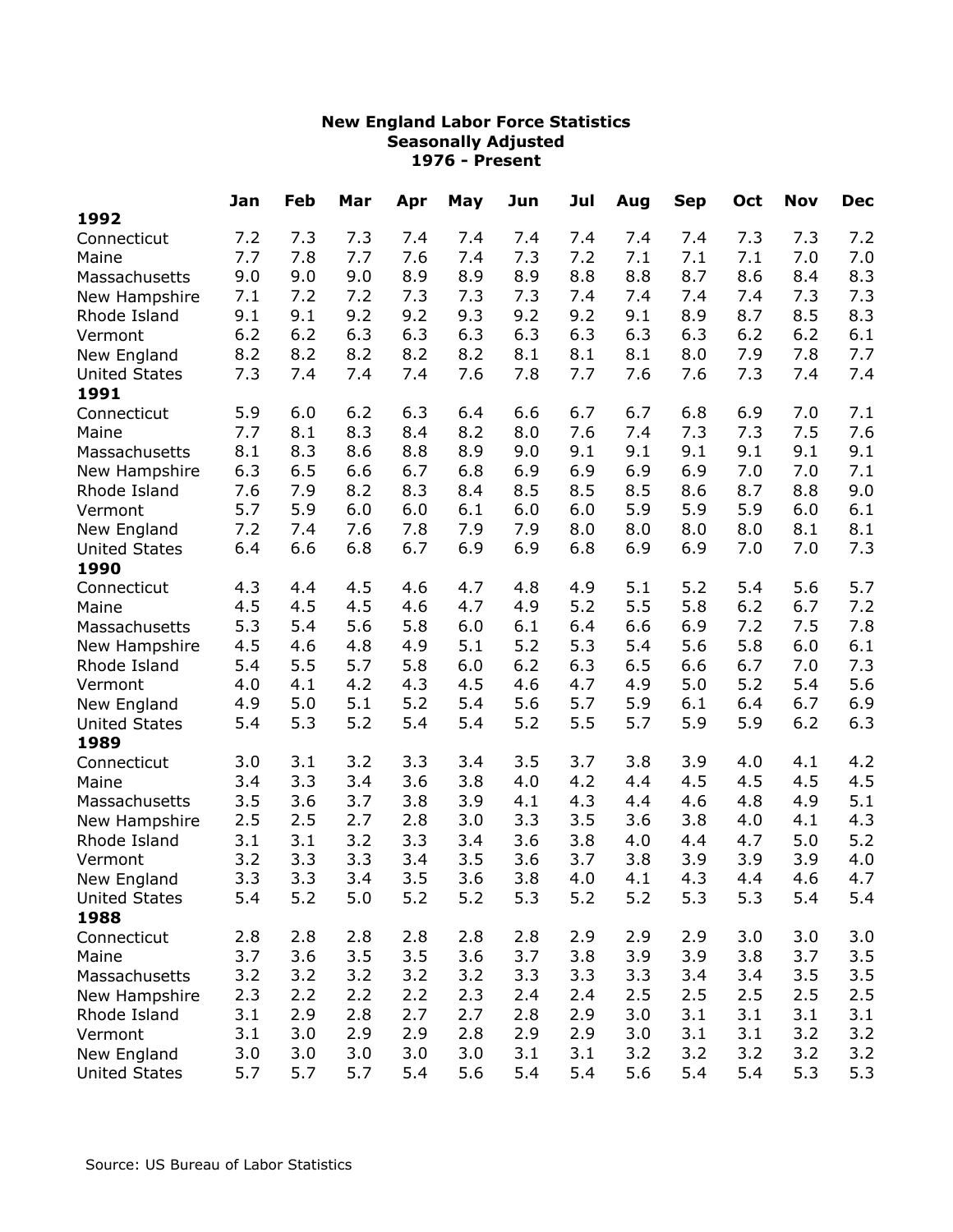|                      | Jan  | Feb  | Mar  | Apr  | May  | Jun  | Jul | Aug | <b>Sep</b> | Oct | <b>Nov</b> | <b>Dec</b> |
|----------------------|------|------|------|------|------|------|-----|-----|------------|-----|------------|------------|
| 1987                 |      |      |      |      |      |      |     |     |            |     |            |            |
| Connecticut          | 3.5  | 3.5  | 3.4  | 3.3  | 3.2  | 3.1  | 3.0 | 3.0 | 2.9        | 2.9 | 2.9        | 2.9        |
| Maine                | 4.9  | 4.8  | 4.6  | 4.5  | 4.4  | 4.3  | 4.3 | 4.3 | 4.2        | 4.2 | 4.0        | 3.9        |
| Massachusetts        | 3.8  | 3.7  | 3.6  | 3.5  | 3.4  | 3.3  | 3.2 | 3.2 | 3.1        | 3.1 | 3.1        | 3.1        |
| New Hampshire        | 2.2  | 2.2  | 2.1  | 2.1  | 2.1  | 2.1  | 2.2 | 2.3 | 2.3        | 2.3 | 2.3        | 2.3        |
| Rhode Island         | 4.1  | 4.0  | 4.0  | 3.9  | 3.9  | 3.8  | 3.7 | 3.6 | 3.5        | 3.4 | 3.3        | 3.2        |
| Vermont              | 4.2  | 4.2  | 4.1  | 4.0  | 3.9  | 3.8  | 3.7 | 3.6 | 3.5        | 3.5 | 3.4        | 3.3        |
| New England          | 3.7  | 3.7  | 3.6  | 3.5  | 3.4  | 3.3  | 3.2 | 3.2 | 3.2        | 3.1 | 3.1        | 3.1        |
| <b>United States</b> | 6.6  | 6.6  | 6.6  | 6.3  | 6.3  | 6.2  | 6.1 | 6.0 | 5.9        | 6.0 | 5.8        | 5.7        |
| 1986                 |      |      |      |      |      |      |     |     |            |     |            |            |
| Connecticut          | 3.9  | 3.9  | 3.9  | 3.9  | 3.8  | 3.8  | 3.7 | 3.7 | 3.7        | 3.6 | 3.6        | 3.6        |
| Maine                | 5.3  | 5.3  | 5.3  | 5.3  | 5.3  | 5.3  | 5.3 | 5.3 | 5.3        | 5.3 | 5.2        | 5.1        |
| Massachusetts        | 4.0  | 4.0  | 4.0  | 4.0  | 4.1  | 4.1  | 4.1 | 4.0 | 4.0        | 3.9 | 3.9        | 3.9        |
| New Hampshire        | 3.0  | 3.0  | 3.0  | 3.0  | 2.9  | 2.8  | 2.6 | 2.5 | 2.3        | 2.3 | 2.3        | 2.2        |
| Rhode Island         | 3.9  | 3.9  | 3.9  | 3.9  | 4.0  | 4.1  | 4.2 | 4.2 | 4.3        | 4.2 | 4.2        | 4.1        |
| Vermont              | 4.3  | 4.3  | 4.3  | 4.4  | 4.4  | 4.3  | 4.3 | 4.3 | 4.3        | 4.3 | 4.3        | 4.3        |
| New England          | 4.0  | 4.0  | 4.0  | 4.0  | 4.0  | 4.0  | 4.0 | 3.9 | 3.9        | 3.9 | 3.8        | 3.8        |
| <b>United States</b> | 6.7  | 7.2  | 7.2  | 7.1  | 7.2  | 7.2  | 7.0 | 6.9 | 7.0        | 7.0 | 6.9        | 6.6        |
| 1985                 |      |      |      |      |      |      |     |     |            |     |            |            |
| Connecticut          | 4.5  | 4.5  | 4.5  | 4.6  | 4.6  | 4.5  | 4.5 | 4.4 | 4.3        | 4.2 | 4.1        | 4.0        |
| Maine                | 5.7  | 5.7  | 5.8  | 5.7  | 5.7  | 5.6  | 5.5 | 5.5 | 5.4        | 5.4 | 5.4        | 5.3        |
| Massachusetts        | 4.2  | 4.2  | 4.2  | 4.2  | 4.2  | 4.2  | 4.2 | 4.2 | 4.1        | 4.1 | 4.0        | 4.0        |
| New Hampshire        | 4.2  | 4.2  | 4.1  | 4.0  | 3.9  | 3.8  | 3.6 | 3.5 | 3.3        | 3.2 | 3.1        | 3.0        |
| Rhode Island         | 4.9  | 5.0  | 5.0  | 5.0  | 4.9  | 4.8  | 4.7 | 4.6 | 4.5        | 4.3 | 4.2        | 4.0        |
| Vermont              | 4.5  | 4.6  | 4.6  | 4.7  | 4.7  | 4.7  | 4.7 | 4.7 | 4.6        | 4.5 | 4.4        | 4.3        |
| New England          | 4.5  | 4.5  | 4.5  | 4.5  | 4.5  | 4.4  | 4.4 | 4.3 | 4.2        | 4.2 | 4.1        | $4.0\,$    |
| <b>United States</b> | 7.3  | 7.2  | 7.2  | 7.3  | 7.2  | 7.4  | 7.4 | 7.1 | 7.1        | 7.1 | 7.0        | 7.0        |
| 1984                 |      |      |      |      |      |      |     |     |            |     |            |            |
| Connecticut          | 5.1  | 4.9  | 4.8  | 4.7  | 4.6  | 4.6  | 4.6 | 4.5 | 4.5        | 4.5 | 4.5        | 4.5        |
| Maine                | 6.9  | 6.6  | 6.4  | 6.3  | 6.2  | 6.1  | 6.0 | 5.9 | 5.9        | 5.8 | 5.7        | 5.7        |
| Massachusetts        | 5.6  | 5.4  | 5.2  | 5.0  | 4.9  | 4.7  | 4.6 | 4.5 | 4.5        | 4.4 | 4.3        | 4.2        |
| New Hampshire        | 4.4  | 4.2  | 4.1  | 4.1  | 4.1  | 4.1  | 4.1 | 4.2 | 4.2        | 4.3 | 4.3        | 4.3        |
| Rhode Island         | 6.4  | 6.2  | 6.0  | 5.8  | 5.5  | 5.3  | 5.0 | 4.8 | 4.7        | 4.6 | 4.7        | 4.8        |
| Vermont              | 5.7  | 5.6  | 5.4  | 5.2  | 5.0  | 4.8  | 4.7 | 4.6 | 4.5        | 4.5 | 4.5        | 4.5        |
| New England          | 5.5  | 5.3  | 5.2  | 5.0  | 4.9  | 4.8  | 4.7 | 4.7 | 4.6        | 4.6 | 4.5        | 4.5        |
| <b>United States</b> | 8.0  | 7.8  | 7.8  | 7.7  | 7.4  | 7.2  | 7.5 | 7.5 | 7.3        | 7.4 | 7.2        | 7.3        |
| 1983                 |      |      |      |      |      |      |     |     |            |     |            |            |
| Connecticut          | 6.8  | 6.7  | 6.6  | 6.4  | 6.2  | 6.1  | 5.9 | 5.8 | 5.6        | 5.5 | 5.3        | 5.2        |
| Maine                | 9.0  | 9.0  | 9.0  | 8.9  | 8.7  | 8.5  | 8.3 | 8.1 | 7.8        | 7.6 | 7.4        | 7.1        |
| Massachusetts        | 8.0  | 7.9  | 7.7  | 7.5  | 7.3  | 7.0  | 6.8 | 6.6 | 6.4        | 6.2 | 6.0        | 5.8        |
| New Hampshire        | 6.7  | 6.5  | 6.2  | 6.0  | 5.7  | 5.5  | 5.3 | 5.1 | 5.0        | 4.8 | 4.7        | 4.5        |
| Rhode Island         | 10.2 | 9.9  | 9.5  | 9.2  | 8.9  | 8.6  | 8.4 | 8.1 | 7.7        | 7.3 | 7.0        | 6.7        |
| Vermont              | 7.1  | 7.0  | 7.0  | 6.9  | 6.8  | 6.6  | 6.5 | 6.4 | 6.2        | 6.1 | 6.0        | 5.9        |
| New England          | 7.8  | 7.7  | 7.5  | 7.3  | 7.1  | 6.9  | 6.7 | 6.5 | 6.3        | 6.1 | 5.9        | 5.7        |
| <b>United States</b> | 10.4 | 10.4 | 10.3 | 10.2 | 10.1 | 10.1 | 9.4 | 9.5 | 9.2        | 8.8 | 8.5        | 8.3        |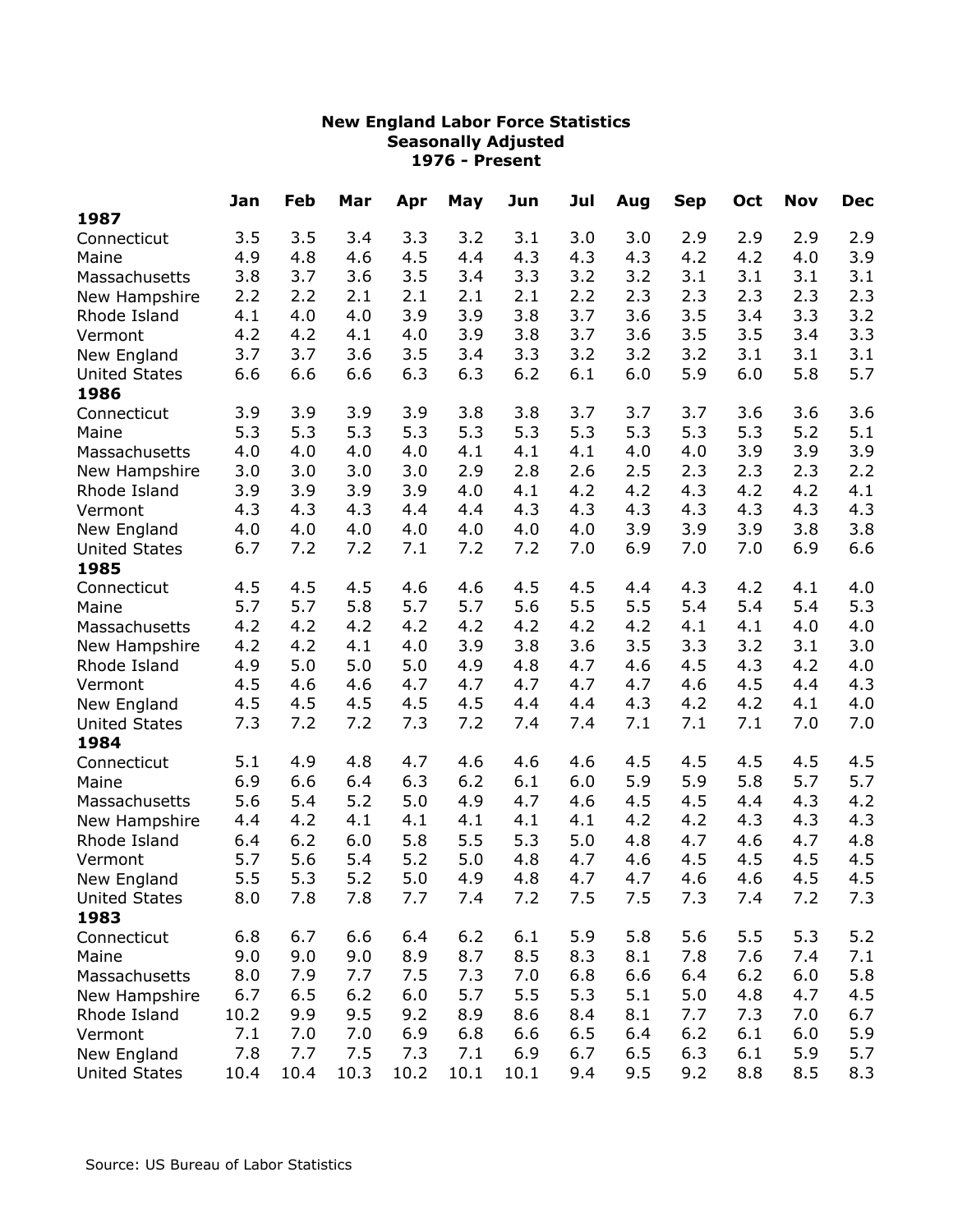| 1982<br>6.9<br>6.8<br>6.8<br>6.9<br>6.9<br>6.9<br>6.9<br>6.9<br>6.9<br>6.9<br>6.7<br>6.8<br>8.2<br>9.0<br>8.3<br>8.4<br>8.5<br>8.6<br>8.6<br>8.6<br>8.6<br>8.6<br>8.7<br>8.9<br>8.0<br>7.4<br>7.5<br>7.7<br>7.8<br>7.8<br>7.8<br>8.0<br>8.0<br>8.0<br>7.6<br>7.9<br>6.3<br>6.8<br>6.6<br>6.8<br>6.9<br>7.0<br>7.1<br>7.0<br>7.0<br>7.0<br>7.0<br>6.9<br>9.3<br>10.5<br>9.0<br>9.6<br>9.8<br>9.9<br>10.0<br>10.1<br>10.2<br>10.4<br>10.5<br>10.6<br>6.6<br>6.7<br>6.9<br>6.9<br>6.9<br>6.8<br>6.9<br>6.9<br>7.0<br>7.0<br>6.8<br>6.8<br>7.9<br>7.3<br>7.9<br>7.9<br>7.4<br>7.5<br>7.6<br>7.7<br>7.7<br>7.7<br>7.8<br>7.8<br>9.3<br>9.8<br>10.8<br>8.6<br>8.9<br>9.0<br>9.4<br>9.6<br>9.8<br>10.1<br>10.4<br>10.8<br>6.3<br>6.5<br>6.6<br>6.0<br>6.0<br>6.0<br>6.1<br>6.1<br>6.1<br>6.1<br>6.2<br>6.4<br>Connecticut<br>7.5<br>7.2<br>7.0<br>6.9<br>6.9<br>6.9<br>7.1<br>7.2<br>7.7<br>8.0<br>7.4<br>7.1<br>Maine<br>5.9<br>6.0<br>6.2<br>6.3<br>6.6<br>6.8<br>7.2<br>6.0<br>6.1<br>6.1<br>6.5<br>7.0<br>Massachusetts<br>5.2<br>5.5<br>6.1<br>4.7<br>4.7<br>4.7<br>4.7<br>4.7<br>4.7<br>4.9<br>5.0<br>5.8<br>New Hampshire<br>7.2<br>7.8<br>8.3<br>8.6<br>7.1<br>7.1<br>7.1<br>7.2<br>7.3<br>7.4<br>7.6<br>8.0<br>Rhode Island<br>5.8<br>5.8<br>5.7<br>5.6<br>5.6<br>5.6<br>5.7<br>5.8<br>5.9<br>6.2<br>6.4<br>6.1<br>Vermont<br>7.1<br>6.0<br>6.1<br>6.1<br>6.2<br>6.3<br>6.5<br>6.7<br>6.9<br>New England<br>6.1<br>6.1<br>6.4<br>8.5<br>7.5<br>7.2<br>7.5<br>7.5<br>7.2<br>7.6<br>7.9<br>8.3<br>7.4<br>7.4<br>7.4<br><b>United States</b><br>1980<br>5.9<br>5.1<br>5.2<br>5.3<br>5.5<br>5.7<br>5.8<br>5.9<br>5.9<br>5.9<br>5.9<br>5.9<br>Connecticut<br>6.6<br>7.5<br>6.7<br>7.3<br>7.6<br>7.8<br>8.0<br>8.0<br>7.9<br>7.7<br>7.0<br>7.6<br>Maine<br>5.9<br>5.3<br>5.3<br>5.8<br>5.9<br>5.5<br>5.6<br>6.0<br>6.0<br>6.0<br>6.0<br>5.9<br>Massachusetts<br>5.0<br>4.7<br>3.5<br>3.7<br>4.2<br>4.8<br>5.0<br>5.0<br>3.9<br>4.6<br>4.9<br>4.8<br>New Hampshire<br>7.2<br>6.5<br>6.7<br>7.1<br>7.3<br>7.5<br>7.7<br>7.7<br>7.6<br>7.5<br>7.3<br>6.8<br>Rhode Island<br>5.0<br>5.1<br>6.3<br>6.3<br>6.1<br>6.0<br>5.4<br>5.7<br>6.0<br>6.4<br>6.5<br>6.4<br>Vermont<br>5.5<br>5.7<br>6.2<br>6.0<br>5.3<br>5.4<br>6.0<br>6.1<br>6.2<br>6.2<br>6.1<br>6.1<br>New England<br>6.3<br>6.3<br>6.3<br>6.9<br>7.5<br>7.6<br>7.8<br>7.5<br>7.5<br>7.2<br>7.7<br>7.5<br><b>United States</b><br>1979<br>5.1<br>5.0<br>5.1<br>5.1<br>5.1<br>5.2<br>5.1<br>5.1<br>5.0<br>5.0<br>5.1<br>5.1<br>Connecticut<br>6.6<br>6.5<br>6.6<br>6.7<br>6.6<br>6.6<br>6.7<br>6.7<br>6.7<br>6.6<br>6.6<br>6.6<br>Maine<br>5.3<br>5.9<br>5.8<br>5.7<br>5.6<br>5.5<br>5.3<br>5.3<br>5.3<br>5.3<br>5.4<br>5.4<br>Massachusetts<br>3.4<br>3.3<br>3.2<br>3.0<br>2.9<br>2.9<br>3.2<br>3.3<br>3.1<br>2.9<br>3.0<br>3.4<br>New Hampshire<br>6.2<br>6.2<br>6.3<br>6.4<br>6.3<br>6.3<br>6.4<br>6.4<br>6.3<br>6.3<br>Rhode Island<br>6.3<br>6.4<br>4.9<br>5.3<br>5.4<br>5.2<br>5.0<br>4.9<br>4.8<br>4.9<br>4.9<br>4.9<br>4.8<br>4.8<br>Vermont<br>5.3<br>5.3<br>5.5<br>5.5<br>5.5<br>5.4<br>5.3<br>5.3<br>5.3<br>5.3<br>5.3<br>5.3<br>New England<br>5.7<br>5.7<br>5.9<br>5.8<br>5.6<br>5.9<br>5.9<br>5.8<br>6.0<br>6.0<br>5.9<br>6.0<br><b>United States</b><br>1978<br>5.6<br>5.3<br>5.2<br>5.1<br>5.1<br>5.1<br>5.1<br>5.8<br>5.5<br>5.4<br>5.2<br>5.1<br>Connecticut<br>7.0<br>6.8<br>6.5<br>6.3<br>6.2<br>6.2<br>6.3<br>6.3<br>6.3<br>6.4<br>6.4<br>6.3<br>Maine<br>5.9<br>6.5<br>6.2<br>6.0<br>5.9<br>6.7<br>6.4<br>6.3<br>6.1<br>6.0<br>6.0<br>5.9<br>Massachusetts |                      | Jan | Feb | Mar | Apr | May | Jun | Jul | Aug | <b>Sep</b> | Oct | <b>Nov</b> | <b>Dec</b> |
|----------------------------------------------------------------------------------------------------------------------------------------------------------------------------------------------------------------------------------------------------------------------------------------------------------------------------------------------------------------------------------------------------------------------------------------------------------------------------------------------------------------------------------------------------------------------------------------------------------------------------------------------------------------------------------------------------------------------------------------------------------------------------------------------------------------------------------------------------------------------------------------------------------------------------------------------------------------------------------------------------------------------------------------------------------------------------------------------------------------------------------------------------------------------------------------------------------------------------------------------------------------------------------------------------------------------------------------------------------------------------------------------------------------------------------------------------------------------------------------------------------------------------------------------------------------------------------------------------------------------------------------------------------------------------------------------------------------------------------------------------------------------------------------------------------------------------------------------------------------------------------------------------------------------------------------------------------------------------------------------------------------------------------------------------------------------------------------------------------------------------------------------------------------------------------------------------------------------------------------------------------------------------------------------------------------------------------------------------------------------------------------------------------------------------------------------------------------------------------------------------------------------------------------------------------------------------------------------------------------------------------------------------------------------------------------------------------------------------------------------------------------------------------------------------------------------------------------------------------------------------------------------------------------------------------------------------------------------------------------------------------------------------------------------------------------------------------------------------------------------------------------------------------------------------------------------------------------------------------------------------------------------------------------------------------------------------------------------------------------------------------------------------------------------------------------------------------------------------------------------------------------------------------|----------------------|-----|-----|-----|-----|-----|-----|-----|-----|------------|-----|------------|------------|
|                                                                                                                                                                                                                                                                                                                                                                                                                                                                                                                                                                                                                                                                                                                                                                                                                                                                                                                                                                                                                                                                                                                                                                                                                                                                                                                                                                                                                                                                                                                                                                                                                                                                                                                                                                                                                                                                                                                                                                                                                                                                                                                                                                                                                                                                                                                                                                                                                                                                                                                                                                                                                                                                                                                                                                                                                                                                                                                                                                                                                                                                                                                                                                                                                                                                                                                                                                                                                                                                                                                                  |                      |     |     |     |     |     |     |     |     |            |     |            |            |
|                                                                                                                                                                                                                                                                                                                                                                                                                                                                                                                                                                                                                                                                                                                                                                                                                                                                                                                                                                                                                                                                                                                                                                                                                                                                                                                                                                                                                                                                                                                                                                                                                                                                                                                                                                                                                                                                                                                                                                                                                                                                                                                                                                                                                                                                                                                                                                                                                                                                                                                                                                                                                                                                                                                                                                                                                                                                                                                                                                                                                                                                                                                                                                                                                                                                                                                                                                                                                                                                                                                                  | Connecticut          |     |     |     |     |     |     |     |     |            |     |            |            |
|                                                                                                                                                                                                                                                                                                                                                                                                                                                                                                                                                                                                                                                                                                                                                                                                                                                                                                                                                                                                                                                                                                                                                                                                                                                                                                                                                                                                                                                                                                                                                                                                                                                                                                                                                                                                                                                                                                                                                                                                                                                                                                                                                                                                                                                                                                                                                                                                                                                                                                                                                                                                                                                                                                                                                                                                                                                                                                                                                                                                                                                                                                                                                                                                                                                                                                                                                                                                                                                                                                                                  | Maine                |     |     |     |     |     |     |     |     |            |     |            |            |
|                                                                                                                                                                                                                                                                                                                                                                                                                                                                                                                                                                                                                                                                                                                                                                                                                                                                                                                                                                                                                                                                                                                                                                                                                                                                                                                                                                                                                                                                                                                                                                                                                                                                                                                                                                                                                                                                                                                                                                                                                                                                                                                                                                                                                                                                                                                                                                                                                                                                                                                                                                                                                                                                                                                                                                                                                                                                                                                                                                                                                                                                                                                                                                                                                                                                                                                                                                                                                                                                                                                                  | Massachusetts        |     |     |     |     |     |     |     |     |            |     |            |            |
|                                                                                                                                                                                                                                                                                                                                                                                                                                                                                                                                                                                                                                                                                                                                                                                                                                                                                                                                                                                                                                                                                                                                                                                                                                                                                                                                                                                                                                                                                                                                                                                                                                                                                                                                                                                                                                                                                                                                                                                                                                                                                                                                                                                                                                                                                                                                                                                                                                                                                                                                                                                                                                                                                                                                                                                                                                                                                                                                                                                                                                                                                                                                                                                                                                                                                                                                                                                                                                                                                                                                  | New Hampshire        |     |     |     |     |     |     |     |     |            |     |            |            |
|                                                                                                                                                                                                                                                                                                                                                                                                                                                                                                                                                                                                                                                                                                                                                                                                                                                                                                                                                                                                                                                                                                                                                                                                                                                                                                                                                                                                                                                                                                                                                                                                                                                                                                                                                                                                                                                                                                                                                                                                                                                                                                                                                                                                                                                                                                                                                                                                                                                                                                                                                                                                                                                                                                                                                                                                                                                                                                                                                                                                                                                                                                                                                                                                                                                                                                                                                                                                                                                                                                                                  | Rhode Island         |     |     |     |     |     |     |     |     |            |     |            |            |
|                                                                                                                                                                                                                                                                                                                                                                                                                                                                                                                                                                                                                                                                                                                                                                                                                                                                                                                                                                                                                                                                                                                                                                                                                                                                                                                                                                                                                                                                                                                                                                                                                                                                                                                                                                                                                                                                                                                                                                                                                                                                                                                                                                                                                                                                                                                                                                                                                                                                                                                                                                                                                                                                                                                                                                                                                                                                                                                                                                                                                                                                                                                                                                                                                                                                                                                                                                                                                                                                                                                                  | Vermont              |     |     |     |     |     |     |     |     |            |     |            |            |
|                                                                                                                                                                                                                                                                                                                                                                                                                                                                                                                                                                                                                                                                                                                                                                                                                                                                                                                                                                                                                                                                                                                                                                                                                                                                                                                                                                                                                                                                                                                                                                                                                                                                                                                                                                                                                                                                                                                                                                                                                                                                                                                                                                                                                                                                                                                                                                                                                                                                                                                                                                                                                                                                                                                                                                                                                                                                                                                                                                                                                                                                                                                                                                                                                                                                                                                                                                                                                                                                                                                                  | New England          |     |     |     |     |     |     |     |     |            |     |            |            |
|                                                                                                                                                                                                                                                                                                                                                                                                                                                                                                                                                                                                                                                                                                                                                                                                                                                                                                                                                                                                                                                                                                                                                                                                                                                                                                                                                                                                                                                                                                                                                                                                                                                                                                                                                                                                                                                                                                                                                                                                                                                                                                                                                                                                                                                                                                                                                                                                                                                                                                                                                                                                                                                                                                                                                                                                                                                                                                                                                                                                                                                                                                                                                                                                                                                                                                                                                                                                                                                                                                                                  | <b>United States</b> |     |     |     |     |     |     |     |     |            |     |            |            |
|                                                                                                                                                                                                                                                                                                                                                                                                                                                                                                                                                                                                                                                                                                                                                                                                                                                                                                                                                                                                                                                                                                                                                                                                                                                                                                                                                                                                                                                                                                                                                                                                                                                                                                                                                                                                                                                                                                                                                                                                                                                                                                                                                                                                                                                                                                                                                                                                                                                                                                                                                                                                                                                                                                                                                                                                                                                                                                                                                                                                                                                                                                                                                                                                                                                                                                                                                                                                                                                                                                                                  | 1981                 |     |     |     |     |     |     |     |     |            |     |            |            |
|                                                                                                                                                                                                                                                                                                                                                                                                                                                                                                                                                                                                                                                                                                                                                                                                                                                                                                                                                                                                                                                                                                                                                                                                                                                                                                                                                                                                                                                                                                                                                                                                                                                                                                                                                                                                                                                                                                                                                                                                                                                                                                                                                                                                                                                                                                                                                                                                                                                                                                                                                                                                                                                                                                                                                                                                                                                                                                                                                                                                                                                                                                                                                                                                                                                                                                                                                                                                                                                                                                                                  |                      |     |     |     |     |     |     |     |     |            |     |            |            |
|                                                                                                                                                                                                                                                                                                                                                                                                                                                                                                                                                                                                                                                                                                                                                                                                                                                                                                                                                                                                                                                                                                                                                                                                                                                                                                                                                                                                                                                                                                                                                                                                                                                                                                                                                                                                                                                                                                                                                                                                                                                                                                                                                                                                                                                                                                                                                                                                                                                                                                                                                                                                                                                                                                                                                                                                                                                                                                                                                                                                                                                                                                                                                                                                                                                                                                                                                                                                                                                                                                                                  |                      |     |     |     |     |     |     |     |     |            |     |            |            |
|                                                                                                                                                                                                                                                                                                                                                                                                                                                                                                                                                                                                                                                                                                                                                                                                                                                                                                                                                                                                                                                                                                                                                                                                                                                                                                                                                                                                                                                                                                                                                                                                                                                                                                                                                                                                                                                                                                                                                                                                                                                                                                                                                                                                                                                                                                                                                                                                                                                                                                                                                                                                                                                                                                                                                                                                                                                                                                                                                                                                                                                                                                                                                                                                                                                                                                                                                                                                                                                                                                                                  |                      |     |     |     |     |     |     |     |     |            |     |            |            |
|                                                                                                                                                                                                                                                                                                                                                                                                                                                                                                                                                                                                                                                                                                                                                                                                                                                                                                                                                                                                                                                                                                                                                                                                                                                                                                                                                                                                                                                                                                                                                                                                                                                                                                                                                                                                                                                                                                                                                                                                                                                                                                                                                                                                                                                                                                                                                                                                                                                                                                                                                                                                                                                                                                                                                                                                                                                                                                                                                                                                                                                                                                                                                                                                                                                                                                                                                                                                                                                                                                                                  |                      |     |     |     |     |     |     |     |     |            |     |            |            |
|                                                                                                                                                                                                                                                                                                                                                                                                                                                                                                                                                                                                                                                                                                                                                                                                                                                                                                                                                                                                                                                                                                                                                                                                                                                                                                                                                                                                                                                                                                                                                                                                                                                                                                                                                                                                                                                                                                                                                                                                                                                                                                                                                                                                                                                                                                                                                                                                                                                                                                                                                                                                                                                                                                                                                                                                                                                                                                                                                                                                                                                                                                                                                                                                                                                                                                                                                                                                                                                                                                                                  |                      |     |     |     |     |     |     |     |     |            |     |            |            |
|                                                                                                                                                                                                                                                                                                                                                                                                                                                                                                                                                                                                                                                                                                                                                                                                                                                                                                                                                                                                                                                                                                                                                                                                                                                                                                                                                                                                                                                                                                                                                                                                                                                                                                                                                                                                                                                                                                                                                                                                                                                                                                                                                                                                                                                                                                                                                                                                                                                                                                                                                                                                                                                                                                                                                                                                                                                                                                                                                                                                                                                                                                                                                                                                                                                                                                                                                                                                                                                                                                                                  |                      |     |     |     |     |     |     |     |     |            |     |            |            |
|                                                                                                                                                                                                                                                                                                                                                                                                                                                                                                                                                                                                                                                                                                                                                                                                                                                                                                                                                                                                                                                                                                                                                                                                                                                                                                                                                                                                                                                                                                                                                                                                                                                                                                                                                                                                                                                                                                                                                                                                                                                                                                                                                                                                                                                                                                                                                                                                                                                                                                                                                                                                                                                                                                                                                                                                                                                                                                                                                                                                                                                                                                                                                                                                                                                                                                                                                                                                                                                                                                                                  |                      |     |     |     |     |     |     |     |     |            |     |            |            |
|                                                                                                                                                                                                                                                                                                                                                                                                                                                                                                                                                                                                                                                                                                                                                                                                                                                                                                                                                                                                                                                                                                                                                                                                                                                                                                                                                                                                                                                                                                                                                                                                                                                                                                                                                                                                                                                                                                                                                                                                                                                                                                                                                                                                                                                                                                                                                                                                                                                                                                                                                                                                                                                                                                                                                                                                                                                                                                                                                                                                                                                                                                                                                                                                                                                                                                                                                                                                                                                                                                                                  |                      |     |     |     |     |     |     |     |     |            |     |            |            |
|                                                                                                                                                                                                                                                                                                                                                                                                                                                                                                                                                                                                                                                                                                                                                                                                                                                                                                                                                                                                                                                                                                                                                                                                                                                                                                                                                                                                                                                                                                                                                                                                                                                                                                                                                                                                                                                                                                                                                                                                                                                                                                                                                                                                                                                                                                                                                                                                                                                                                                                                                                                                                                                                                                                                                                                                                                                                                                                                                                                                                                                                                                                                                                                                                                                                                                                                                                                                                                                                                                                                  |                      |     |     |     |     |     |     |     |     |            |     |            |            |
|                                                                                                                                                                                                                                                                                                                                                                                                                                                                                                                                                                                                                                                                                                                                                                                                                                                                                                                                                                                                                                                                                                                                                                                                                                                                                                                                                                                                                                                                                                                                                                                                                                                                                                                                                                                                                                                                                                                                                                                                                                                                                                                                                                                                                                                                                                                                                                                                                                                                                                                                                                                                                                                                                                                                                                                                                                                                                                                                                                                                                                                                                                                                                                                                                                                                                                                                                                                                                                                                                                                                  |                      |     |     |     |     |     |     |     |     |            |     |            |            |
|                                                                                                                                                                                                                                                                                                                                                                                                                                                                                                                                                                                                                                                                                                                                                                                                                                                                                                                                                                                                                                                                                                                                                                                                                                                                                                                                                                                                                                                                                                                                                                                                                                                                                                                                                                                                                                                                                                                                                                                                                                                                                                                                                                                                                                                                                                                                                                                                                                                                                                                                                                                                                                                                                                                                                                                                                                                                                                                                                                                                                                                                                                                                                                                                                                                                                                                                                                                                                                                                                                                                  |                      |     |     |     |     |     |     |     |     |            |     |            |            |
|                                                                                                                                                                                                                                                                                                                                                                                                                                                                                                                                                                                                                                                                                                                                                                                                                                                                                                                                                                                                                                                                                                                                                                                                                                                                                                                                                                                                                                                                                                                                                                                                                                                                                                                                                                                                                                                                                                                                                                                                                                                                                                                                                                                                                                                                                                                                                                                                                                                                                                                                                                                                                                                                                                                                                                                                                                                                                                                                                                                                                                                                                                                                                                                                                                                                                                                                                                                                                                                                                                                                  |                      |     |     |     |     |     |     |     |     |            |     |            |            |
|                                                                                                                                                                                                                                                                                                                                                                                                                                                                                                                                                                                                                                                                                                                                                                                                                                                                                                                                                                                                                                                                                                                                                                                                                                                                                                                                                                                                                                                                                                                                                                                                                                                                                                                                                                                                                                                                                                                                                                                                                                                                                                                                                                                                                                                                                                                                                                                                                                                                                                                                                                                                                                                                                                                                                                                                                                                                                                                                                                                                                                                                                                                                                                                                                                                                                                                                                                                                                                                                                                                                  |                      |     |     |     |     |     |     |     |     |            |     |            |            |
|                                                                                                                                                                                                                                                                                                                                                                                                                                                                                                                                                                                                                                                                                                                                                                                                                                                                                                                                                                                                                                                                                                                                                                                                                                                                                                                                                                                                                                                                                                                                                                                                                                                                                                                                                                                                                                                                                                                                                                                                                                                                                                                                                                                                                                                                                                                                                                                                                                                                                                                                                                                                                                                                                                                                                                                                                                                                                                                                                                                                                                                                                                                                                                                                                                                                                                                                                                                                                                                                                                                                  |                      |     |     |     |     |     |     |     |     |            |     |            |            |
|                                                                                                                                                                                                                                                                                                                                                                                                                                                                                                                                                                                                                                                                                                                                                                                                                                                                                                                                                                                                                                                                                                                                                                                                                                                                                                                                                                                                                                                                                                                                                                                                                                                                                                                                                                                                                                                                                                                                                                                                                                                                                                                                                                                                                                                                                                                                                                                                                                                                                                                                                                                                                                                                                                                                                                                                                                                                                                                                                                                                                                                                                                                                                                                                                                                                                                                                                                                                                                                                                                                                  |                      |     |     |     |     |     |     |     |     |            |     |            |            |
|                                                                                                                                                                                                                                                                                                                                                                                                                                                                                                                                                                                                                                                                                                                                                                                                                                                                                                                                                                                                                                                                                                                                                                                                                                                                                                                                                                                                                                                                                                                                                                                                                                                                                                                                                                                                                                                                                                                                                                                                                                                                                                                                                                                                                                                                                                                                                                                                                                                                                                                                                                                                                                                                                                                                                                                                                                                                                                                                                                                                                                                                                                                                                                                                                                                                                                                                                                                                                                                                                                                                  |                      |     |     |     |     |     |     |     |     |            |     |            |            |
|                                                                                                                                                                                                                                                                                                                                                                                                                                                                                                                                                                                                                                                                                                                                                                                                                                                                                                                                                                                                                                                                                                                                                                                                                                                                                                                                                                                                                                                                                                                                                                                                                                                                                                                                                                                                                                                                                                                                                                                                                                                                                                                                                                                                                                                                                                                                                                                                                                                                                                                                                                                                                                                                                                                                                                                                                                                                                                                                                                                                                                                                                                                                                                                                                                                                                                                                                                                                                                                                                                                                  |                      |     |     |     |     |     |     |     |     |            |     |            |            |
|                                                                                                                                                                                                                                                                                                                                                                                                                                                                                                                                                                                                                                                                                                                                                                                                                                                                                                                                                                                                                                                                                                                                                                                                                                                                                                                                                                                                                                                                                                                                                                                                                                                                                                                                                                                                                                                                                                                                                                                                                                                                                                                                                                                                                                                                                                                                                                                                                                                                                                                                                                                                                                                                                                                                                                                                                                                                                                                                                                                                                                                                                                                                                                                                                                                                                                                                                                                                                                                                                                                                  |                      |     |     |     |     |     |     |     |     |            |     |            |            |
|                                                                                                                                                                                                                                                                                                                                                                                                                                                                                                                                                                                                                                                                                                                                                                                                                                                                                                                                                                                                                                                                                                                                                                                                                                                                                                                                                                                                                                                                                                                                                                                                                                                                                                                                                                                                                                                                                                                                                                                                                                                                                                                                                                                                                                                                                                                                                                                                                                                                                                                                                                                                                                                                                                                                                                                                                                                                                                                                                                                                                                                                                                                                                                                                                                                                                                                                                                                                                                                                                                                                  |                      |     |     |     |     |     |     |     |     |            |     |            |            |
|                                                                                                                                                                                                                                                                                                                                                                                                                                                                                                                                                                                                                                                                                                                                                                                                                                                                                                                                                                                                                                                                                                                                                                                                                                                                                                                                                                                                                                                                                                                                                                                                                                                                                                                                                                                                                                                                                                                                                                                                                                                                                                                                                                                                                                                                                                                                                                                                                                                                                                                                                                                                                                                                                                                                                                                                                                                                                                                                                                                                                                                                                                                                                                                                                                                                                                                                                                                                                                                                                                                                  |                      |     |     |     |     |     |     |     |     |            |     |            |            |
|                                                                                                                                                                                                                                                                                                                                                                                                                                                                                                                                                                                                                                                                                                                                                                                                                                                                                                                                                                                                                                                                                                                                                                                                                                                                                                                                                                                                                                                                                                                                                                                                                                                                                                                                                                                                                                                                                                                                                                                                                                                                                                                                                                                                                                                                                                                                                                                                                                                                                                                                                                                                                                                                                                                                                                                                                                                                                                                                                                                                                                                                                                                                                                                                                                                                                                                                                                                                                                                                                                                                  |                      |     |     |     |     |     |     |     |     |            |     |            |            |
|                                                                                                                                                                                                                                                                                                                                                                                                                                                                                                                                                                                                                                                                                                                                                                                                                                                                                                                                                                                                                                                                                                                                                                                                                                                                                                                                                                                                                                                                                                                                                                                                                                                                                                                                                                                                                                                                                                                                                                                                                                                                                                                                                                                                                                                                                                                                                                                                                                                                                                                                                                                                                                                                                                                                                                                                                                                                                                                                                                                                                                                                                                                                                                                                                                                                                                                                                                                                                                                                                                                                  |                      |     |     |     |     |     |     |     |     |            |     |            |            |
|                                                                                                                                                                                                                                                                                                                                                                                                                                                                                                                                                                                                                                                                                                                                                                                                                                                                                                                                                                                                                                                                                                                                                                                                                                                                                                                                                                                                                                                                                                                                                                                                                                                                                                                                                                                                                                                                                                                                                                                                                                                                                                                                                                                                                                                                                                                                                                                                                                                                                                                                                                                                                                                                                                                                                                                                                                                                                                                                                                                                                                                                                                                                                                                                                                                                                                                                                                                                                                                                                                                                  |                      |     |     |     |     |     |     |     |     |            |     |            |            |
|                                                                                                                                                                                                                                                                                                                                                                                                                                                                                                                                                                                                                                                                                                                                                                                                                                                                                                                                                                                                                                                                                                                                                                                                                                                                                                                                                                                                                                                                                                                                                                                                                                                                                                                                                                                                                                                                                                                                                                                                                                                                                                                                                                                                                                                                                                                                                                                                                                                                                                                                                                                                                                                                                                                                                                                                                                                                                                                                                                                                                                                                                                                                                                                                                                                                                                                                                                                                                                                                                                                                  |                      |     |     |     |     |     |     |     |     |            |     |            |            |
|                                                                                                                                                                                                                                                                                                                                                                                                                                                                                                                                                                                                                                                                                                                                                                                                                                                                                                                                                                                                                                                                                                                                                                                                                                                                                                                                                                                                                                                                                                                                                                                                                                                                                                                                                                                                                                                                                                                                                                                                                                                                                                                                                                                                                                                                                                                                                                                                                                                                                                                                                                                                                                                                                                                                                                                                                                                                                                                                                                                                                                                                                                                                                                                                                                                                                                                                                                                                                                                                                                                                  |                      |     |     |     |     |     |     |     |     |            |     |            |            |
|                                                                                                                                                                                                                                                                                                                                                                                                                                                                                                                                                                                                                                                                                                                                                                                                                                                                                                                                                                                                                                                                                                                                                                                                                                                                                                                                                                                                                                                                                                                                                                                                                                                                                                                                                                                                                                                                                                                                                                                                                                                                                                                                                                                                                                                                                                                                                                                                                                                                                                                                                                                                                                                                                                                                                                                                                                                                                                                                                                                                                                                                                                                                                                                                                                                                                                                                                                                                                                                                                                                                  |                      |     |     |     |     |     |     |     |     |            |     |            |            |
|                                                                                                                                                                                                                                                                                                                                                                                                                                                                                                                                                                                                                                                                                                                                                                                                                                                                                                                                                                                                                                                                                                                                                                                                                                                                                                                                                                                                                                                                                                                                                                                                                                                                                                                                                                                                                                                                                                                                                                                                                                                                                                                                                                                                                                                                                                                                                                                                                                                                                                                                                                                                                                                                                                                                                                                                                                                                                                                                                                                                                                                                                                                                                                                                                                                                                                                                                                                                                                                                                                                                  |                      |     |     |     |     |     |     |     |     |            |     |            |            |
|                                                                                                                                                                                                                                                                                                                                                                                                                                                                                                                                                                                                                                                                                                                                                                                                                                                                                                                                                                                                                                                                                                                                                                                                                                                                                                                                                                                                                                                                                                                                                                                                                                                                                                                                                                                                                                                                                                                                                                                                                                                                                                                                                                                                                                                                                                                                                                                                                                                                                                                                                                                                                                                                                                                                                                                                                                                                                                                                                                                                                                                                                                                                                                                                                                                                                                                                                                                                                                                                                                                                  |                      |     |     |     |     |     |     |     |     |            |     |            |            |
|                                                                                                                                                                                                                                                                                                                                                                                                                                                                                                                                                                                                                                                                                                                                                                                                                                                                                                                                                                                                                                                                                                                                                                                                                                                                                                                                                                                                                                                                                                                                                                                                                                                                                                                                                                                                                                                                                                                                                                                                                                                                                                                                                                                                                                                                                                                                                                                                                                                                                                                                                                                                                                                                                                                                                                                                                                                                                                                                                                                                                                                                                                                                                                                                                                                                                                                                                                                                                                                                                                                                  |                      |     |     |     |     |     |     |     |     |            |     |            |            |
|                                                                                                                                                                                                                                                                                                                                                                                                                                                                                                                                                                                                                                                                                                                                                                                                                                                                                                                                                                                                                                                                                                                                                                                                                                                                                                                                                                                                                                                                                                                                                                                                                                                                                                                                                                                                                                                                                                                                                                                                                                                                                                                                                                                                                                                                                                                                                                                                                                                                                                                                                                                                                                                                                                                                                                                                                                                                                                                                                                                                                                                                                                                                                                                                                                                                                                                                                                                                                                                                                                                                  |                      |     |     |     |     |     |     |     |     |            |     |            |            |
| 4.2<br>3.3<br>4.4<br>4.1<br>4.0<br>3.9<br>3.9<br>3.8<br>3.7<br>3.6<br>3.5<br>3.4                                                                                                                                                                                                                                                                                                                                                                                                                                                                                                                                                                                                                                                                                                                                                                                                                                                                                                                                                                                                                                                                                                                                                                                                                                                                                                                                                                                                                                                                                                                                                                                                                                                                                                                                                                                                                                                                                                                                                                                                                                                                                                                                                                                                                                                                                                                                                                                                                                                                                                                                                                                                                                                                                                                                                                                                                                                                                                                                                                                                                                                                                                                                                                                                                                                                                                                                                                                                                                                 | New Hampshire        |     |     |     |     |     |     |     |     |            |     |            |            |
| 6.9<br>6.7<br>6.6<br>6.4<br>6.3<br>6.2<br>6.1<br>6.1<br>6.1<br>6.1<br>6.1<br>6.1                                                                                                                                                                                                                                                                                                                                                                                                                                                                                                                                                                                                                                                                                                                                                                                                                                                                                                                                                                                                                                                                                                                                                                                                                                                                                                                                                                                                                                                                                                                                                                                                                                                                                                                                                                                                                                                                                                                                                                                                                                                                                                                                                                                                                                                                                                                                                                                                                                                                                                                                                                                                                                                                                                                                                                                                                                                                                                                                                                                                                                                                                                                                                                                                                                                                                                                                                                                                                                                 | Rhode Island         |     |     |     |     |     |     |     |     |            |     |            |            |
| 5.5<br>5.4<br>5.4<br>6.3<br>6.1<br>5.9<br>5.8<br>5.7<br>5.6<br>5.4<br>5.4<br>5.4                                                                                                                                                                                                                                                                                                                                                                                                                                                                                                                                                                                                                                                                                                                                                                                                                                                                                                                                                                                                                                                                                                                                                                                                                                                                                                                                                                                                                                                                                                                                                                                                                                                                                                                                                                                                                                                                                                                                                                                                                                                                                                                                                                                                                                                                                                                                                                                                                                                                                                                                                                                                                                                                                                                                                                                                                                                                                                                                                                                                                                                                                                                                                                                                                                                                                                                                                                                                                                                 | Vermont              |     |     |     |     |     |     |     |     |            |     |            |            |
| 5.5<br>6.3<br>6.1<br>6.0<br>5.9<br>5.8<br>5.7<br>5.7<br>5.6<br>5.6<br>5.6<br>5.5                                                                                                                                                                                                                                                                                                                                                                                                                                                                                                                                                                                                                                                                                                                                                                                                                                                                                                                                                                                                                                                                                                                                                                                                                                                                                                                                                                                                                                                                                                                                                                                                                                                                                                                                                                                                                                                                                                                                                                                                                                                                                                                                                                                                                                                                                                                                                                                                                                                                                                                                                                                                                                                                                                                                                                                                                                                                                                                                                                                                                                                                                                                                                                                                                                                                                                                                                                                                                                                 | New England          |     |     |     |     |     |     |     |     |            |     |            |            |
| 6.4<br>6.3<br>6.3<br>5.9<br>6.2<br>5.9<br>5.8<br>5.9<br>6.0<br>6.1<br>6.0<br>6.0                                                                                                                                                                                                                                                                                                                                                                                                                                                                                                                                                                                                                                                                                                                                                                                                                                                                                                                                                                                                                                                                                                                                                                                                                                                                                                                                                                                                                                                                                                                                                                                                                                                                                                                                                                                                                                                                                                                                                                                                                                                                                                                                                                                                                                                                                                                                                                                                                                                                                                                                                                                                                                                                                                                                                                                                                                                                                                                                                                                                                                                                                                                                                                                                                                                                                                                                                                                                                                                 | <b>United States</b> |     |     |     |     |     |     |     |     |            |     |            |            |